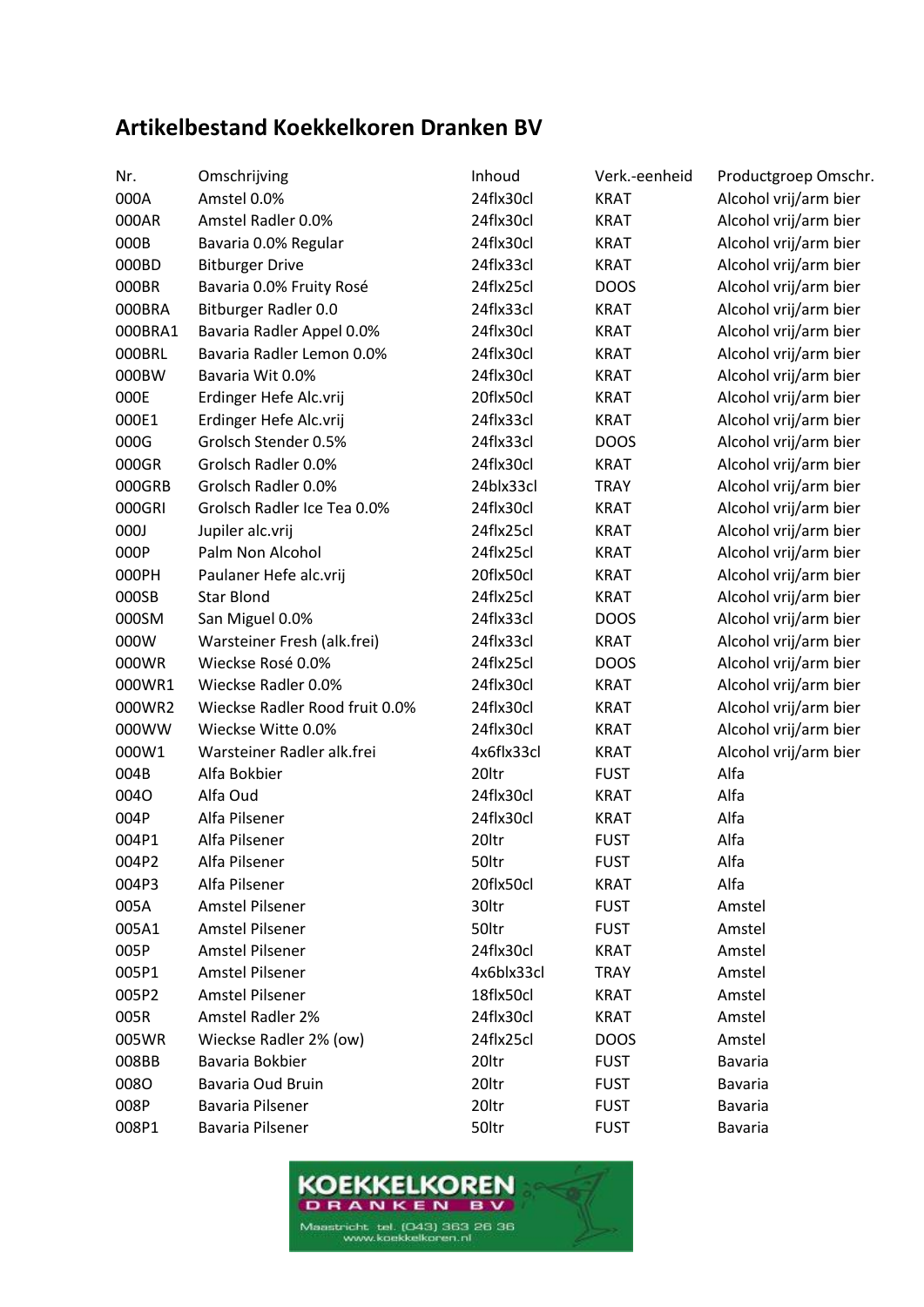| 008SV  | Swinckels Volmaakt           | 20ltr      | <b>FUST</b> | <b>Bavaria</b> |
|--------|------------------------------|------------|-------------|----------------|
| 009ACB | Ayinger Celeb. Dobbelbock    | 24flx30cl  | <b>KRAT</b> | <b>Bavaria</b> |
| 009BB  | Bavaria blik nl              | 24blx33cl  | <b>TRAY</b> | <b>Bavaria</b> |
| 009BH  | Bavaria Premium (twist off)  | 24flx25cl  | <b>DOOS</b> | Bavaria        |
| 009BP  | Bavaria Premium Pet          | 24px33cl   | <b>TRAY</b> | <b>Bavaria</b> |
| 009BP1 | Bavaria NL                   | 24flx30cl  | <b>KRAT</b> | <b>Bavaria</b> |
| 009BR  | Bavaria Radler Lemon 2%      | 24flx30cl  | <b>KRAT</b> | Bavaria        |
| 009BRG | Bavaria Radler Grapefruit 2% | 24flx30cl  | <b>KRAT</b> | <b>Bavaria</b> |
| 0090   | Bavaria Oud Bruin            | 4x6flx30cl | <b>KRAT</b> | Bavaria        |
| 009SV  | Swinckels Volmaakt (ow)      | 24flx33cl  | <b>DOOS</b> | <b>Bavaria</b> |
| 010B   | <b>Brand Beertender</b>      | 2x4ltr     | <b>FUST</b> | <b>Brand</b>   |
| 010DB  | <b>Brand Dubbelbock</b>      | 20ltr      | <b>FUST</b> | <b>Brand</b>   |
| 0101   | <b>Brand Imperator</b>       | 20ltr      | <b>FUST</b> | <b>Brand</b>   |
| 010LB  | <b>Brand Lentebock</b>       | 20ltr      | <b>FUST</b> | <b>Brand</b>   |
| 0100   | <b>Brand Oud Bruin</b>       | 20ltr      | <b>FUST</b> | <b>Brand</b>   |
| 010P   | Brand Pilsener All-in-One    | 20ltr      | <b>FUST</b> | <b>Brand</b>   |
| 010P1  | <b>Brand Pilsener</b>        | 30ltr      | <b>FUST</b> | <b>Brand</b>   |
| 010P2  | <b>Brand Pilsener</b>        | 50ltr      | <b>FUST</b> | <b>Brand</b>   |
| 010U   | <b>Brand Up</b>              | 20ltr      | <b>FUST</b> | <b>Brand</b>   |
| 010U1  | Brand Up All-in-One          | 20ltr      | <b>FUST</b> | <b>Brand</b>   |
| 011DB  | <b>Brand Dubbelbock</b>      | 24flx30cl  | <b>KRAT</b> | <b>Brand</b>   |
| 0111   | <b>Brand Imperator</b>       | 24flx30cl  | <b>KRAT</b> | <b>Brand</b>   |
| 011IP  | <b>Brand IPA</b>             | 24flx30cl  | <b>KRAT</b> | <b>Brand</b>   |
| 0110   | <b>Brand Oud bruin</b>       | 24flx30cl  | <b>KRAT</b> | <b>Brand</b>   |
| 011P   | <b>Brand Pilsener</b>        | 24flx30cl  | KRAT        | <b>Brand</b>   |
| 011P1  | <b>Brand Pilsener</b>        | 24blx33cl  | <b>TRAY</b> | <b>Brand</b>   |
| 011P2  | <b>Brand Pilsener</b>        | 18flx50cl  | <b>KRAT</b> | <b>Brand</b>   |
| 011U   | <b>Brand Up</b>              | 24flx30cl  | <b>KRAT</b> | <b>Brand</b>   |
| 016K1  | <b>Grolsch Kornuit</b>       | 24flx30cl  | <b>DOOS</b> | Grolsch        |
| 016K2  | Grolsch Kornuit              | 19,5ltr    | <b>FUST</b> | Grolsch        |
| 016P   | <b>Grolsch Pilsner</b>       | 24flx30cl  | <b>KRAT</b> | Grolsch        |
| 016P1  | Grolsch Pilsener             | 16flx45cl  | <b>KRAT</b> | Grolsch        |
| 016P2  | Grolsch Pilsener Twist (ow)  | 24flx25cl  | <b>DOOS</b> | Grolsch        |
| 016R   | Grolsch Radler 2.0%          | 24flx30cl  | <b>KRAT</b> | Grolsch        |
| 016W   | Grolsch Puur Weizen          | 4x6flx30cl | <b>KRAT</b> | Grolsch        |
| 020B   | <b>Gulpener Herfstbock</b>   | 20ltr      | <b>FUST</b> | Gulpener       |
| 020BH  | <b>Gulpener Herfstbock</b>   | 30ltr      | <b>FUST</b> | Gulpener       |
| 020BL  | <b>Gulpener Lentebock</b>    | 20ltr      | <b>FUST</b> | Gulpener       |
| 020D   | <b>Gulpener Dort</b>         | 20ltr      | <b>FUST</b> | Gulpener       |
| 020GB  | Gerardus kl. blond           | 20ltr      | <b>FUST</b> | Gulpener       |
| 020GD  | Gerardus kl. dubbel          | 20ltr      | <b>FUST</b> | Gulpener       |
| 020GP  | Gulpener Plato 18.25         | 20ltr      | <b>FUST</b> | Gulpener       |
| 020K1  | Gulpener Korenwolf           | 20ltr      | <b>FUST</b> | Gulpener       |
| 020L   | Gulpener Bio Ur-Pilsner      | 20ltr      | <b>FUST</b> | Gulpener       |
| 020LH  | <b>Gulpener Bio Ur-Hop</b>   | 20ltr      | <b>FUST</b> | Gulpener       |
| 020LW  | Gulpener Bio Ur-Weizen       | 20ltr      | <b>FUST</b> | Gulpener       |
| 020N   | Chateau Neubourg             | 20ltr      | <b>FUST</b> | Gulpener       |

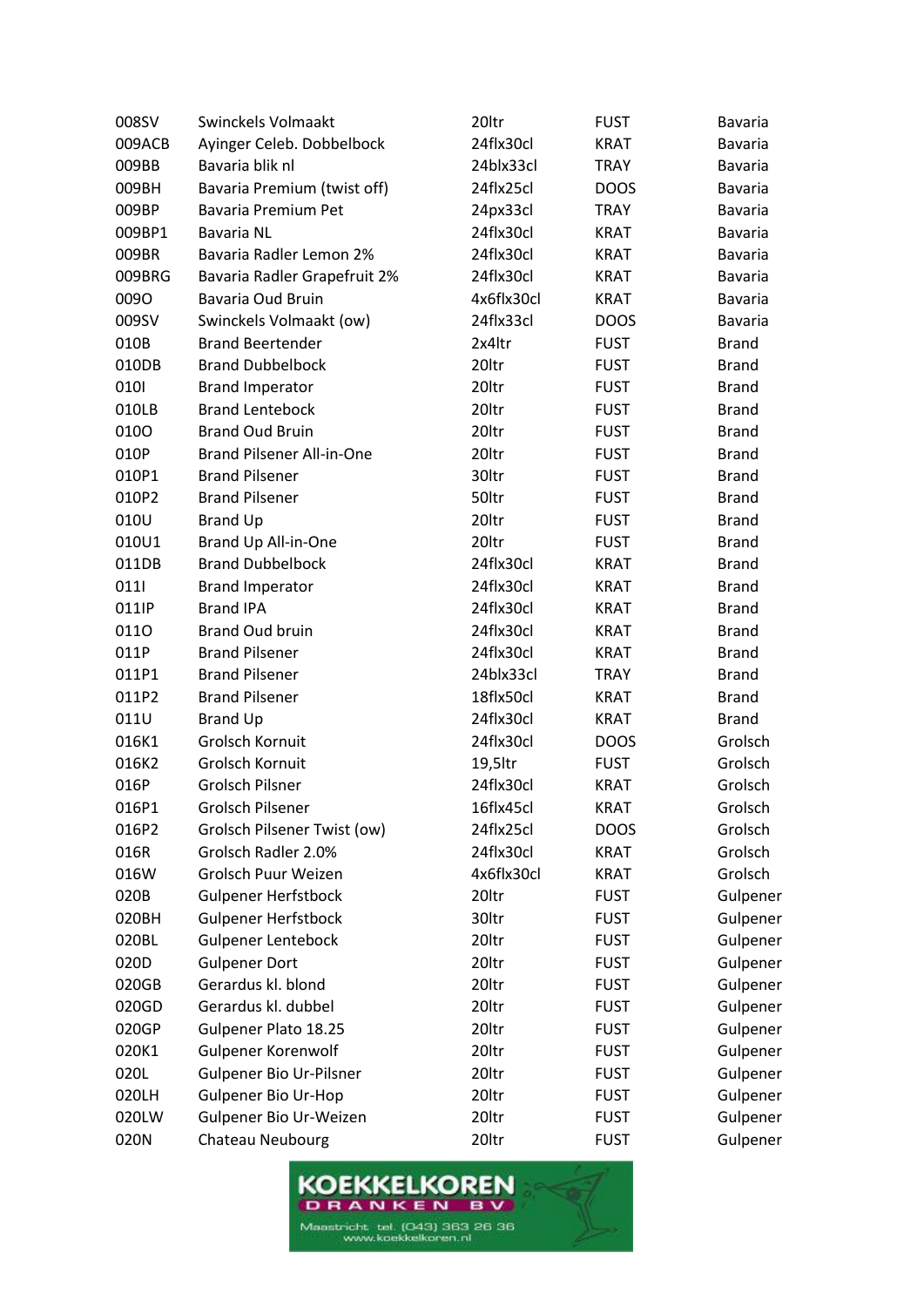| 020N1  | Chateau Neubourg              | 50ltr       | <b>FUST</b> | Gulpener |
|--------|-------------------------------|-------------|-------------|----------|
| 0200   | <b>Gulpener Oud Bruin</b>     | 20ltr       | <b>FUST</b> | Gulpener |
| 020P   | <b>Gulpener Pilsner</b>       | 30ltr       | <b>FUST</b> | Gulpener |
| 020P1  | <b>Gulpener Pilsner</b>       | 50ltr       | <b>FUST</b> | Gulpener |
| 020V   | Gulpener Vrij Bier 1          | 20ltr       | <b>FUST</b> | Gulpener |
| 020W   | WinterVrund                   | 20ltr       | <b>FUST</b> | Gulpener |
| 021BH  | <b>Gulpener Herfstbock</b>    | 24flx30cl   | <b>KRAT</b> | Gulpener |
| 021BL  | <b>Gulpener Lentebock</b>     | 24flx30cl   | <b>KRAT</b> | Gulpener |
| 021D   | <b>Gulpener Dort</b>          | 24flx30cl   | <b>KRAT</b> | Gulpener |
| 021GB  | Gerardus kl. blond            | 24flx30cl   | <b>KRAT</b> | Gulpener |
| 021GD1 | Gerardus kl. dubbel           | 24flx30cl   | <b>KRAT</b> | Gulpener |
| 021GG  | GU Gerardus gesch.            | 4fl+glas    | <b>DOOS</b> | Gulpener |
| 021GP  | Gulpener Plato 18.25          | 6flx75cl    | <b>DOOS</b> | Gulpener |
| 021K   | <b>GU Korenwolf</b>           | 24flx30cl   | <b>KRAT</b> | Gulpener |
| 021KBL | <b>GU Korenwolf</b>           | 12blx50cl   | TRAY        | Gulpener |
| 021L   | Gulpener Bio Ur-Pilsner       | 4x6flx30cl  | <b>KRAT</b> | Gulpener |
| 021LG  | GU Biologisch gesch.          | 3fl+glas    | <b>DOOS</b> | Gulpener |
| 021LH  | <b>Gulpener Bio Ur-Hop</b>    | 4x6flx30cl  | <b>KRAT</b> | Gulpener |
| 021LW  | Gulpener Bio Ur-Weizen        | 4x6flx30cl  | <b>KRAT</b> | Gulpener |
| 021MA  | Mestreechs Aajt               | 6flx75cl    | <b>DOOS</b> | Gulpener |
| 021N   | Chateau Neubourg              | 24flx33cl   | <b>KRAT</b> | Gulpener |
| 021NG  | GU Neubourg gesch.            | 3fl+glas    | <b>DOOS</b> | Gulpener |
| 0210   | <b>Gulpener Oud Bruin</b>     | 24flx30cl   | <b>KRAT</b> | Gulpener |
| 021P   | <b>Gulpener Pilsner</b>       | 24flx30cl   | <b>KRAT</b> | Gulpener |
| 021P1  | <b>Gulpener Pilsner</b>       | 24blx33cl   | <b>TRAY</b> | Gulpener |
| 021S   | <b>Gulpener Sjoes</b>         | 24flx30cl   | <b>KRAT</b> | Gulpener |
| 021V   | GU De Vrijheid gesch.         | 11f         | <b>DOOS</b> | Gulpener |
| 021VH  | GU Verse Hop gesch.           | 6flx75cl    | <b>DOOS</b> | Gulpener |
| 021W   | WinterVrund                   | 24flx30cl   | <b>KRAT</b> | Gulpener |
| 024B   | Heineken Beertender           | 2x4ltr      | <b>FUST</b> | Heineken |
| 024H   | Heineken Pils                 | 30ltr       | <b>FUST</b> | Heineken |
| 024HD  | Heineken All-in-One           | 20ltr       | <b>FUST</b> | Heineken |
| 024H1  | Heineken Pils                 | 50ltr       | <b>FUST</b> | Heineken |
| 024W   | Wieckse Witte                 | 20ltr       | <b>FUST</b> | Heineken |
| 024WR  | Wieckse Rosé                  | 20ltr       | <b>FUST</b> | Heineken |
| 025PB  | Heineken Pilsener             | 24blx33cl   | <b>TRAY</b> | Heineken |
| 025PB1 | Heineken Pilsener             | 24blx50cl   | <b>TRAY</b> | Heineken |
| 025PT  | Heineken Pils Mono Twist off  | 2x12flx25cl | <b>TRAY</b> | Heineken |
| 025P1  | Heineken Pilsener Star Bottle | 24flx30cl   | <b>KRAT</b> | Heineken |
| 025P2  | Heineken Pilsener             | 18flx50cl   | <b>KRAT</b> | Heineken |
| 025WR  | Wieckse Rosé mono             | 24flx25cl   | <b>DOOS</b> | Heineken |
| 025WW  | <b>Wieckse Witte</b>          | 24flx30cl   | <b>KRAT</b> | Heineken |
| 030A   | Adler                         | 20ltr       | <b>FUST</b> | Leeuw    |
| 030G   | Gildenbier                    | 30ltr       | <b>FUST</b> | Leeuw    |
| 030H   | Mystic Wit                    | 20ltr       | <b>FUST</b> | Leeuw    |
| 030KB  | Keizer Karel Goud Blond       | 15ltr       | <b>FUST</b> | Leeuw    |
| 030KR  | Keizer Karel Robijn Rood      | 20ltr       | <b>FUST</b> | Leeuw    |

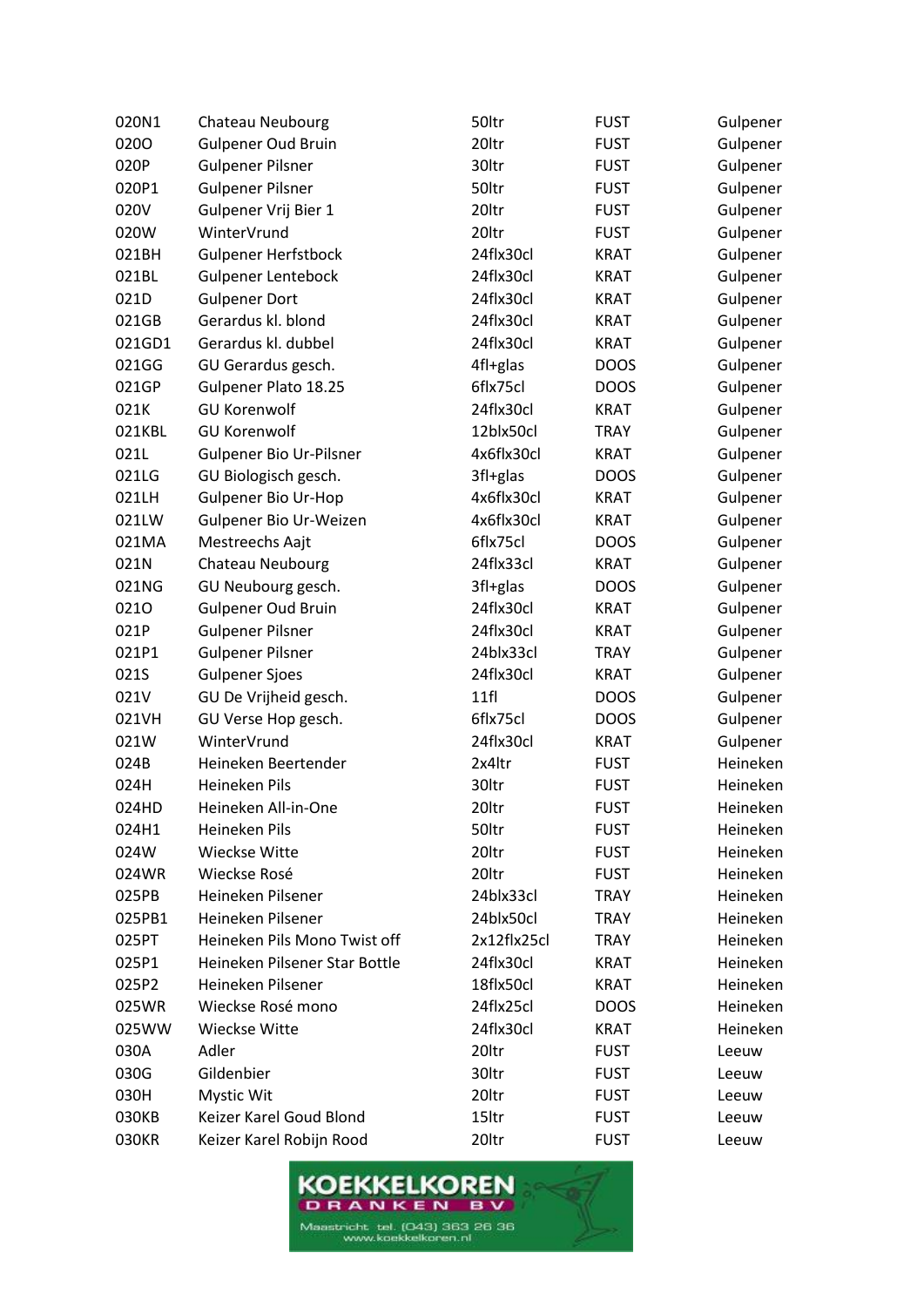| 030LB   | Leeuw Najaarsbock             | 20ltr      | <b>FUST</b> | Leeuw                |
|---------|-------------------------------|------------|-------------|----------------------|
| 030LO   | Leeuw Oud Bruin               | 30ltr      | <b>FUST</b> | Leeuw                |
| 030LP1  | Leeuw Pilsener                | 30ltr      | <b>FUST</b> | Leeuw                |
| 030LP2  | Leeuw Pilsener                | 50ltr      | <b>FUST</b> | Leeuw                |
| 030MK   | <b>Mystic Kriek</b>           | 20ltr      | <b>FUST</b> | Leeuw                |
| 030MR   | <b>Mystic Radler</b>          | 20ltr      | <b>FUST</b> | Leeuw                |
| 030P    | Primus Pilsener               | 50ltr      | <b>FUST</b> | Leeuw                |
| 030P1   | Primus Pilsener               | 30ltr      | <b>FUST</b> | Leeuw                |
| 030S    | Speciale 1900                 | 20ltr      | <b>FUST</b> | Leeuw                |
| 031KG   | Keizer Karel Goud Bl.         | 24flx33cl  | <b>KRAT</b> | Leeuw                |
| 031KG1  | Keizer Karel Goud Bl.         | 12flx75cl  | <b>KRAT</b> | Leeuw                |
| 031KO   | Keizer Karel Ommegang         | 24flx33cl  | <b>KRAT</b> | Leeuw                |
| 031KR   | Keizer Karel Rob.Rood         | 24flx33cl  | <b>KRAT</b> | Leeuw                |
| 031LO   | Leeuw Oud Bruin schr.d.       | 12flx75cl  | <b>KRAT</b> | Leeuw                |
| 031LP   | Leeuw Pilsener                | 24flx30cl  | <b>KRAT</b> | Leeuw                |
| 031MK   | <b>Mystic Kriek</b>           | 24flx25cl  | <b>KRAT</b> | Leeuw                |
| 031MP   | <b>Mystic Perzik</b>          | 24flx25cl  | <b>KRAT</b> | Leeuw                |
| 031MR   | <b>Mystic Radler</b>          | 24flx25cl  | <b>KRAT</b> | Leeuw                |
| 031PR   | Primus Pilsener               | 24flx25cl  | <b>KRAT</b> | Leeuw                |
| 031S    | Speciale 1900                 | 24flx25cl  | <b>KRAT</b> | Leeuw                |
| 031V    | Mystic Wit                    | 24flx25cl  | <b>KRAT</b> | Leeuw                |
| 033B    | Lindeboom Herfstbock          | 20ltr      | <b>FUST</b> | Lindeboom            |
| 033G    | <b>Gouverneur Brune</b>       | 20ltr      | <b>FUST</b> | Lindeboom            |
| 033P    | Lindeboom Pilsener            | 30ltr      | <b>FUST</b> | Lindeboom            |
| 035HD   | Hertog Jan Dubbel kruik       | 8x50cl     | <b>DOOS</b> | Hertog Jan           |
| 035HG   | Hertog Jan Gr. Prestige       | 6x4flx30cl | <b>KRAT</b> | Hertog Jan           |
| 035HG1  | Hertog Jan Gr. Prestige kruik | 8x50cl     | <b>KRAT</b> | Hertog Jan           |
| 035HG2  | Hertog Jan Gr. Prestige       | 20ltr      | <b>FUST</b> | Hertog Jan           |
| 035HJ   | Hertog Jan Pilsener           | 50ltr      | <b>FUST</b> | Hertog Jan           |
| 035HJ1  | Hertog Jan Pilsener           | 20ltr      | <b>FUST</b> | Hertog Jan           |
| 035HL   | Hertog Jan Lentebock          | 24flx30cl  | <b>KRAT</b> | Hertog Jan           |
| 035HP   | Hertog Jan Pilsener           | 24flx30cl  | <b>KRAT</b> | Hertog Jan           |
| 035HT   | Hertog Jan Tripel kruik       | 8x50cl     | <b>DOOS</b> | Hertog Jan           |
| 040TB   | La Trappe Blond               | 24flx33cl  | <b>KRAT</b> | Trappist Ned.        |
| 040TBG  | La Trappe Blond               | 6flx75cl   | <b>DOOS</b> | <b>Trappist Ned.</b> |
| 040TBO  | La Trappe Bock                | 24flx33cl  | <b>KRAT</b> | Trappist Ned.        |
| 040TBOG | La Trappe Bock                | 6flx75cl   | <b>DOOS</b> | Trappist Ned.        |
| 040TBO1 | La Trappe Bock                | 20ltr      | <b>FUST</b> | Trappist Ned.        |
| 040TB1  | La Trappe Blond               | 20ltr      | <b>FUST</b> | <b>Trappist Ned.</b> |
| 040TD   | La Trappe Dubbel              | 24flx33cl  | <b>KRAT</b> | <b>Trappist Ned.</b> |
| 040TDG  | La Trappe Dubbel              | 6flx75cl   | <b>DOOS</b> | Trappist Ned.        |
| 040TD1  | La Trappe Dubbel              | 20ltr      | <b>FUST</b> | <b>Trappist Ned.</b> |
| 040TI   | La Trappe Isid'or             | 24flx33cl  | <b>KRAT</b> | Trappist Ned.        |
| 040TIG  | La Trappe Isid'or             | 6flx75cl   | <b>DOOS</b> | Trappist Ned.        |
| 040TI1  | La Trappe Isid'or             | 20ltr      | <b>FUST</b> | Trappist Ned.        |
| 040TP   | La Trappe Puur biologisch     | 20ltr      | <b>FUST</b> | Trappist Ned.        |
| 040TP1  | La Trappe Puur Biologisch     | 24flx33cl  | <b>KRAT</b> | Trappist Ned.        |

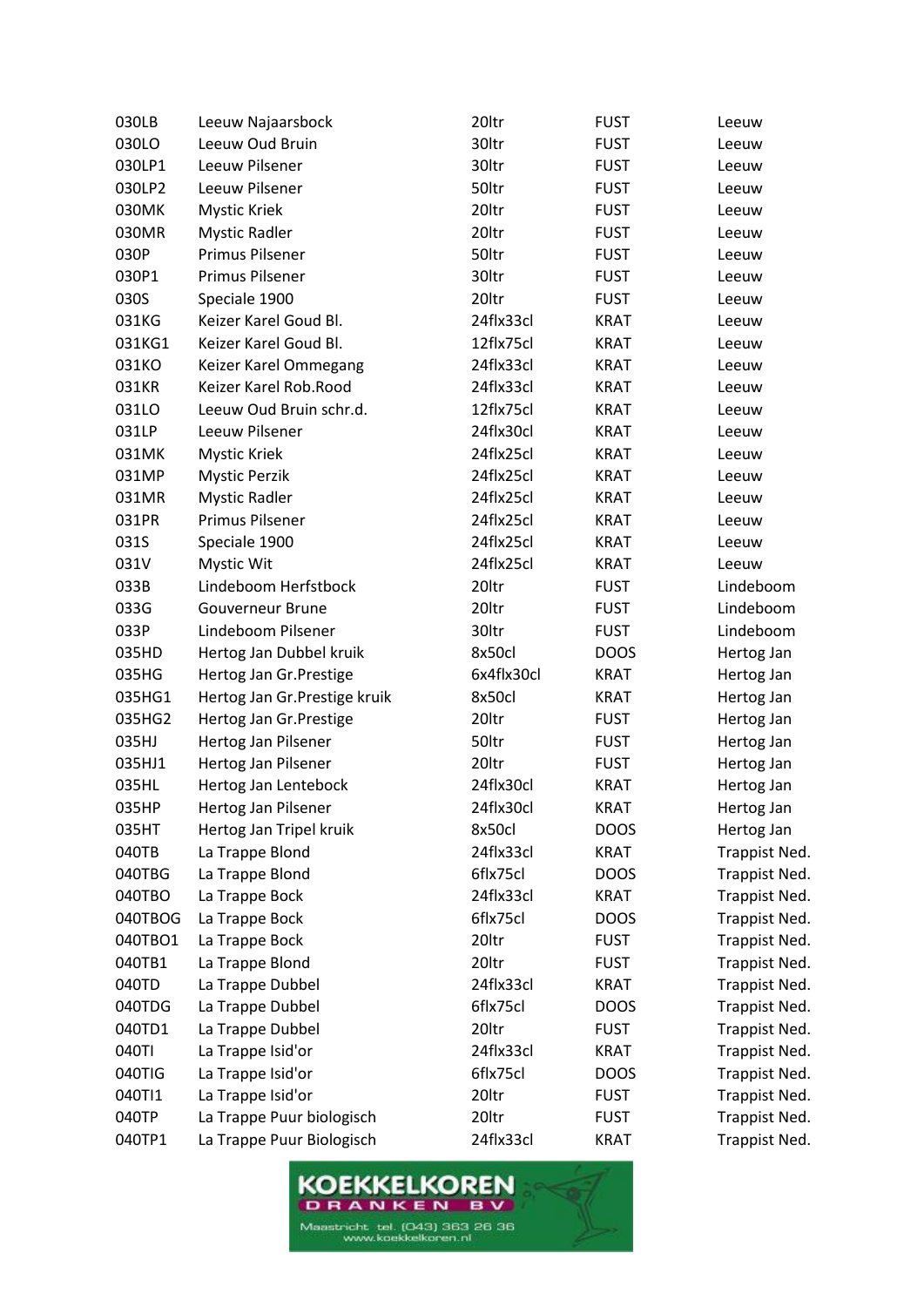| 040TQ  | La Trappe Quadrupel                   | 24flx33cl | <b>KRAT</b> | Trappist Ned.              |
|--------|---------------------------------------|-----------|-------------|----------------------------|
| 040TQG | La Trappe Quadrupel                   | 6flx75cl  | <b>DOOS</b> | Trappist Ned.              |
| 040TQ1 | La Trappe Quadrupel                   | 20ltr     | <b>FUST</b> | Trappist Ned.              |
| 040TT  | La Trappe Tripel                      | 24flx33cl | <b>KRAT</b> | Trappist Ned.              |
| 040TTG | La Trappe Tripel                      | 6flx75cl  | <b>DOOS</b> | Trappist Ned.              |
| 040TT1 | La Trappe Tripel                      | 20ltr     | <b>FUST</b> | Trappist Ned.              |
| 040ZT  | Zundert Trappist                      | 24flx33cl | <b>KRAT</b> | Trappist Ned.              |
| 044HD  | Hijgend Hert Bruin                    | 20ltr     | <b>FUST</b> | Nederlandse speciaalbieren |
| 044HH  | Hijgend Hert Blond                    | 20ltr     | <b>FUST</b> | Nederlandse speciaalbieren |
| 04411  | 'T IJ IPA                             | 20ltr     | <b>FUST</b> | Nederlandse speciaalbieren |
| 044IJC | 'T IJ Columbus                        | 20ltr     | <b>FUST</b> | Nederlandse speciaalbieren |
| 044IJP | 'T IJ Paas                            | 20ltr     | <b>FUST</b> | Nederlandse speciaalbieren |
| 044IJZ | 'T IJ Zatte                           | 20ltr     | <b>FUST</b> | Nederlandse speciaalbieren |
| 044JB  | Jopen 4 Granen Bokbier                | 20ltr     | <b>FUST</b> | Nederlandse speciaalbieren |
| 044JH  | Jopen Hoppenbier                      | 20ltr     | <b>FUST</b> | Nederlandse speciaalbieren |
| 044JI  | Jopen Mooie Nel IPA                   | 20ltr     | <b>FUST</b> | Nederlandse speciaalbieren |
| 044JJ  | Jopen Jacobus                         | 20ltr     | <b>FUST</b> | Nederlandse speciaalbieren |
| 044JJ1 | Jopen Johannieter dubbelbok           | 20ltr     | <b>FUST</b> | Nederlandse speciaalbieren |
| 044JK  | Jopen Koytbier                        | 20ltr     | <b>FUST</b> | Nederlandse speciaalbieren |
| 044JL  | Jopen Lentebier                       | 20ltr     | <b>FUST</b> | Nederlandse speciaalbieren |
| 044KDR | Kees Double Rye IPA (ow)              | 20ltr     | <b>FUST</b> | Nederlandse speciaalbieren |
| 044LM  | Lansmenneke Blond                     | 20ltr     | <b>FUST</b> | Nederlandse speciaalbieren |
| 044TD  | <b>Texels Dubbel</b>                  | 20ltr     | <b>FUST</b> | Nederlandse speciaalbieren |
| 044TN  | <b>Texels Noorderwiend Winterbier</b> | 20ltr     | <b>FUST</b> | Nederlandse speciaalbieren |
| 044TS  | Texels Skuumkoppe                     | 20ltr     | <b>FUST</b> | Nederlandse speciaalbieren |
| 044TV  | <b>Texels Vuurbaak</b>                | 20ltr     | <b>FUST</b> | Nederlandse speciaalbieren |
| 044V   | Vaoske                                | 20ltr     | <b>FUST</b> | Nederlandse speciaalbieren |
| 044ZB  | <b>Brand Zwaar Blond</b>              | 20ltr     | <b>FUST</b> | Nederlandse speciaalbieren |
| 045CB  | Christoffel Blond (ow)                | 24flx33cl | <b>DOOS</b> | Nederlandse speciaalbieren |
| 045CW  | Christoffel Weissen-Ipa (ow)          | 24flx33cl | <b>DOOS</b> | Nederlandse speciaalbieren |
| 045IC  | 'T IJ Columbus Bio (ow)               | 24flx33cl | <b>DOOS</b> | Nederlandse speciaalbieren |
| 045IN  | 'T IJ Natte Bio (ow)                  | 24flx33cl | <b>DOOS</b> | Nederlandse speciaalbieren |
| 045IZ  | 'T IJ Zatte Bio (ow)                  | 24flx33cl | <b>DOOS</b> | Nederlandse speciaalbieren |
| 045LG  | Lamme Goedzak                         | 24flx33cl | <b>KRAT</b> | Nederlandse speciaalbieren |
| 045LM  | Lansmenneke Blond (ow)                | 24flx33cl | <b>DOOS</b> | Nederlandse speciaalbieren |
| 045MBG | Molen Bommen&Granaten (ow)            | 24flx33cl | <b>DOOS</b> | Nederlandse speciaalbieren |
| 045MHL | Molen Hop&Liefde (ow)                 | 24flx33cl | <b>DOOS</b> | Nederlandse speciaalbieren |
| 045MMD | Molen Moord&Doodslag (ow)             | 24flx33cl | <b>DOOS</b> | Nederlandse speciaalbieren |
| 045MOT | Molen Op&Top (ow)                     | 24flx33cl | <b>DOOS</b> | Nederlandse speciaalbieren |
| 045MSB | Molen Storm&Bliksem (ow)              | 24flx33cl | <b>DOOS</b> | Nederlandse speciaalbieren |
| 045MVV | Molen Vuur&Vlam (ow)                  | 24flx33cl | <b>DOOS</b> | Nederlandse speciaalbieren |
| 045OM  | Oedipus Mama (ow)                     | 24flx33cl | <b>DOOS</b> | Nederlandse speciaalbieren |
| 0450MM | Oedipus Mannenliefde (ow)             | 24flx33cl | <b>DOOS</b> | Nederlandse speciaalbieren |
| 045OP  | Oedipus Panty (ow)                    | 24flx33cl | <b>DOOS</b> | Nederlandse speciaalbieren |
| 045OT  | Oedipus Thai Thai (ow)                | 24flx33cl | <b>DOOS</b> | Nederlandse speciaalbieren |
| 045SSG | Strandgaper                           | 24flx33cl | <b>KRAT</b> | Nederlandse speciaalbieren |
| 045UB  | Bosuil (ow)                           | 24flx33cl | <b>DOOS</b> | Nederlandse speciaalbieren |
|        |                                       |           |             |                            |

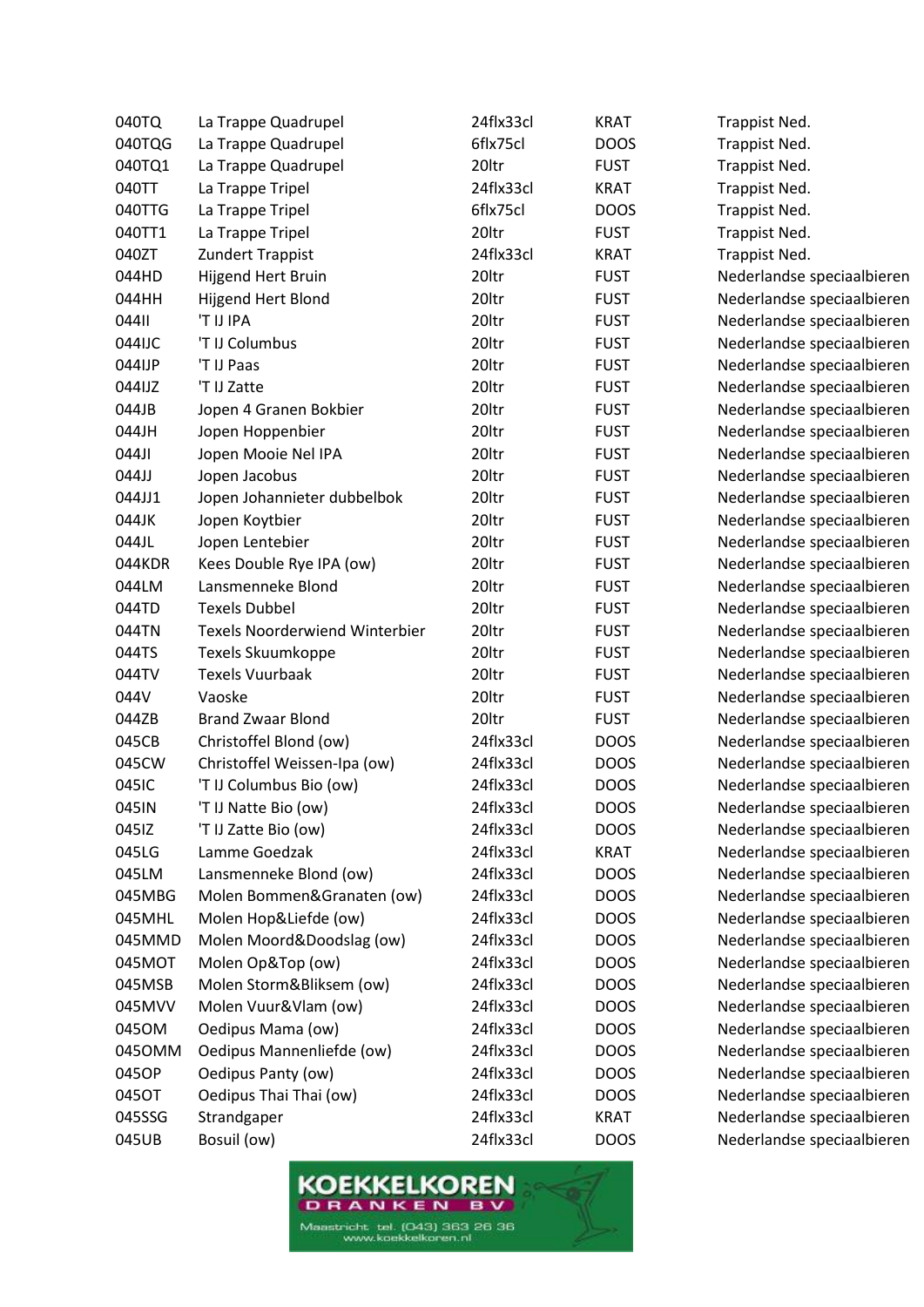| 045UR   | Ransuil (ow)                  | 24flx33cl   | <b>DOOS</b> | Nederlandse speciaalbieren |
|---------|-------------------------------|-------------|-------------|----------------------------|
| 045UV   | Velduil (ow)                  | 24flx33cl   | <b>DOOS</b> | Nederlandse speciaalbieren |
| 045V    | Vaoske (ow)                   | 24flx33cl   | <b>DOOS</b> | Nederlandse speciaalbieren |
| 045VSB  | Vandestreek Broeders (ow)     | 24flx33cl   | <b>DOOS</b> | Nederlandse speciaalbieren |
| 045VSH  | Vandestreek Hop Art (ow)      | 2x12flx33cl | <b>DOOS</b> | Nederlandse speciaalbieren |
| 045VSK  | Vandestreek Koper (ow)        | 24flx33cl   | <b>DOOS</b> | Nederlandse speciaalbieren |
| 050C    | Ciney Blond                   | 20ltr       | <b>FUST</b> | Abdij-en Trappist          |
| 050CA   | <b>Corsendonk Agnus</b>       | 20ltr       | <b>FUST</b> | Abdij-en Trappist          |
| 050CB   | Ciney Brune                   | 20ltr       | <b>FUST</b> | Abdij-en Trappist          |
| 050CHG  | Chimay Goud (Dorée)           | 20ltr       | <b>FUST</b> | Abdij-en Trappist          |
| 050CHT  | Chimay Tripel (Wit)           | 20ltr       | <b>FUST</b> | Abdij-en Trappist          |
| 050CR   | <b>Corsendonk Rousse</b>      | 20ltr       | <b>FUST</b> | Abdij-en Trappist          |
| 050CT   | <b>Corsendonk Tripel Gold</b> | 20ltr       | <b>FUST</b> | Abdij-en Trappist          |
| 050CX   | Corsendonk X-mas              | 20ltr       | <b>FUST</b> | Abdij-en Trappist          |
| 050G    | Grimbergen Blond              | 30ltr       | <b>FUST</b> | Abdij-en Trappist          |
| 050GB   | Grimbergen Blanche (wit)      | 20ltr       | <b>FUST</b> | Abdij-en Trappist          |
| 050GD   | Grimbergen Dubbel             | 30ltr       | <b>FUST</b> | Abdij-en Trappist          |
| 050GD1  | Grimbergen Dubbel             | 20ltr       | <b>FUST</b> | Abdij-en Trappist          |
| 050GW   | Grimbergen Winter             | 20ltr       | <b>FUST</b> | Abdij-en Trappist          |
| 050L    | Leffe Blond                   | 20ltr       | <b>FUST</b> | Abdij-en Trappist          |
| 050LD   | Leffe Dubbel                  | 20ltr       | <b>FUST</b> | Abdij-en Trappist          |
| 050M    | Maredsous 6 - Blond           | 30ltr       | <b>FUST</b> | Abdij-en Trappist          |
| 050MT   | Maredsous 10 - Tripel         | 20ltr       | <b>FUST</b> | Abdij-en Trappist          |
| 050TO   | <b>Tongerlo Blond</b>         | 20ltr       | <b>FUST</b> | Abdij-en Trappist          |
| 050TO1  | Tongerlo Bruin                | 20ltr       | <b>FUST</b> | Abdij-en Trappist          |
| 050V    | Val-Dieu Blonde               | 20ltr       | <b>FUST</b> | Abdij-en Trappist          |
| 050VA   | Val-Dieu Amber                | 30ltr       | <b>FUST</b> | Abdij-en Trappist          |
| 050VB   | Val-Dieu Brune                | 20ltr       | <b>FUST</b> | Abdij-en Trappist          |
| 050VG   | Val-Dieu Grand Cru            | 20ltr       | <b>FUST</b> | Abdij-en Trappist          |
| 050VN   | Val-Dieu Noël                 | 30ltr       | <b>FUST</b> | Abdij-en Trappist          |
| 050VT   | Val-Dieu Triple               | 20ltr       | <b>FUST</b> | Abdij-en Trappist          |
| 050W    | <b>Westmalle Dubbel</b>       | 20ltr       | <b>FUST</b> | Abdij-en Trappist          |
| 051CHD  | Chimay Dubbel (rood)          | 24flx33cl   | <b>KRAT</b> | Abdij-enTrappist           |
| 051CHG  | Chimay Goud                   | 24flx33cl   | <b>KRAT</b> | Abdij-enTrappist           |
| 051CHS  | Chimay Spec.Bl.Kap            | 24flx33cl   | <b>KRAT</b> | Abdij-enTrappist           |
| 051CHT  | Chimay Tripel (wit)           | 24flx33cl   | <b>KRAT</b> | Abdij-enTrappist           |
| 051CIB  | Ciney Blond                   | 24flx25cl   | <b>KRAT</b> | Abdij-enTrappist           |
| 051CIBR | Ciney Bruin                   | 24flx25cl   | <b>KRAT</b> | Abdij-enTrappist           |
| 051COA  | Corsendonk Agnus (trip)       | 24flx33cl   | <b>KRAT</b> | Abdij-enTrappist           |
| 051COP  | Corsendonk Pater (dub)        | 24flx33cl   | <b>KRAT</b> | Abdij-enTrappist           |
| 051GB   | Grimbergen Blond              | 24flx33cl   | <b>KRAT</b> | Abdij-enTrappist           |
| 051GD   | Grimbergen Dubbel             | 24flx33cl   | <b>KRAT</b> | Abdij-enTrappist           |
| 051GG   | Grimbergen Goud               | 24flx33cl   | <b>KRAT</b> | Abdij-enTrappist           |
| 051GGB  | Grimbergen geschenkboek       | 4x4flx33cl  | <b>DOOS</b> | Abdij-enTrappist           |
| 051GO   | Grimb.Optimo Bruno            | 24flx33cl   | <b>KRAT</b> | Abdij-enTrappist           |
| 051GT   | Grimbergen Tripel             | 24flx33cl   | <b>KRAT</b> | Abdij-enTrappist           |
| 051H    | Hoeg. Verboden Vrucht         | 24flx30cl   | <b>KRAT</b> | Abdij-enTrappist           |
|         |                               |             |             |                            |

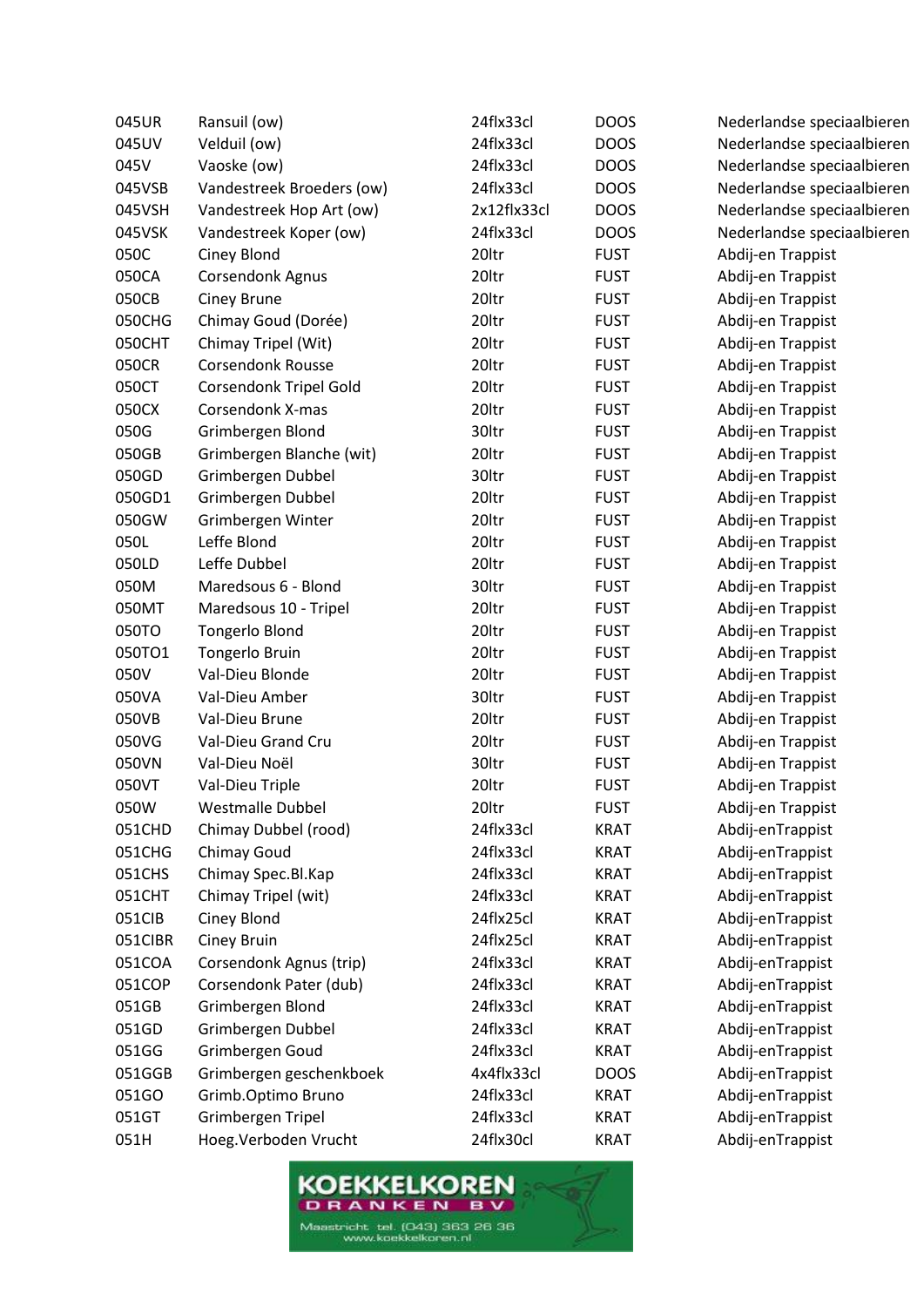| 051LB  | Leffe Blond                | 24flx30cl  | KRAT        | Abdij-enTrappist |
|--------|----------------------------|------------|-------------|------------------|
| 051LD  | Leffe Dubbel               | 24flx30cl  | <b>KRAT</b> | Abdij-enTrappist |
| 051LR  | Leffe Radieuse             | 24flx33cl  | <b>KRAT</b> | Abdij-enTrappist |
| 051LT  | Leffe Tripel               | 24flx30cl  | <b>KRAT</b> | Abdij-enTrappist |
| 051MB  | Maredsous 6 blond          | 24flx33cl  | <b>KRAT</b> | Abdij-enTrappist |
| 051MBR | Maredsous 8 Bruin          | 24flx33cl  | <b>KRAT</b> | Abdij-enTrappist |
| 051MT  | Maredsous 10 Triple        | 24flx33cl  | <b>KRAT</b> | Abdij-enTrappist |
| 0510   | Orval                      | 24flx33cl  | <b>KRAT</b> | Abdij-enTrappist |
| 051R   | Rochefort 6                | 24flx33cl  | <b>KRAT</b> | Abdij-enTrappist |
| 051R1  | Rochefort 8                | 24flx33cl  | <b>KRAT</b> | Abdij-enTrappist |
| 051R2  | Rochefort 10               | 24flx33cl  | <b>KRAT</b> | Abdij-enTrappist |
| 051TB  | <b>Tongerlo Blond</b>      | 24flx33cl  | <b>KRAT</b> | Abdij-enTrappist |
| 051TBR | Tongerlo Bruin             | 24flx33cl  | <b>KRAT</b> | Abdij-enTrappist |
| 051TP  | <b>Tongerlo Prior</b>      | 24flx33cl  | <b>KRAT</b> | Abdij-enTrappist |
| 051TR  | Trappist Achel 8° Bl.      | 24flx33cl  | <b>KRAT</b> | Abdij-enTrappist |
| 051TR1 | Trappist Achel 8° Br.      | 24flx33cl  | <b>KRAT</b> | Abdij-enTrappist |
| 051V   | Val-Dieu Blonde            | 24flx33cl  | <b>KRAT</b> | Abdij-enTrappist |
| 051VA  | Val-Dieu Amber             | 24flx33cl  | <b>KRAT</b> | Abdij-enTrappist |
| 051VB  | Val-Dieu Brune             | 24flx33cl  | <b>KRAT</b> | Abdij-enTrappist |
| 051VB1 | Val-Dieu Brune             | 12flx75cl  | <b>DOOS</b> | Abdij-enTrappist |
| 051VG  | Val-Dieu Grand Cru         | 12flx75cl  | <b>DOOS</b> | Abdij-enTrappist |
| 051VG1 | Val-Dieu Grand Cru         | 24flx33cl  | <b>KRAT</b> | Abdij-enTrappist |
| 051VN  | Val-Dieu Noël              | 24flx33cl  | <b>KRAT</b> | Abdij-enTrappist |
| 051VT  | Val-Dieu Triple            | 24flx33cl  | <b>KRAT</b> | Abdij-enTrappist |
| 051VT1 | Val-Dieu Triple            | 12flx75cl  | <b>DOOS</b> | Abdij-enTrappist |
| 051V1  | Val-Dieu Blonde            | 12flx75cl  | <b>DOOS</b> | Abdij-enTrappist |
| 051W   | <b>Westmalle Dubbel</b>    | 24flx33cl  | <b>KRAT</b> | Abdij-enTrappist |
| 051WT  | <b>Westmalle Triple</b>    | 24flx33cl  | <b>KRAT</b> | Abdij-enTrappist |
| 052BA  | Bush Amber 12%             | 20ltr      | <b>FUST</b> | Amberkleurig     |
| 052KT  | De Koninck Tripel d'anvers | 20ltr      | <b>FUST</b> | Amberkleurig     |
| 052K1  | De Koninck                 | 20ltr      | <b>FUST</b> | Amberkleurig     |
| 052P   | Palm Dobbel                | 20ltr      | <b>FUST</b> | Amberkleurig     |
| 052PH  | Palm Hop Select            | 20ltr      | <b>FUST</b> | Amberkleurig     |
| 052PR  | Palm Royale                | 20ltr      | <b>FUST</b> | Amberkleurig     |
| 052PS  | Palm Speciale              | 20ltr      | <b>FUST</b> | Amberkleurig     |
| 052P1  | Palm Sauvin                | 20ltr      | <b>FUST</b> | Amberkleurig     |
| 053G   | La Guillotine              | 24flx33cl  | <b>KRAT</b> | Amberkleurig     |
| 053K   | De Koninck                 | 24flx33cl  | <b>KRAT</b> | Amberkleurig     |
| 053KT  | De Koninck Tripel d'anvers | 24flx33cl  | <b>KRAT</b> | Amberkleurig     |
| 053P   | Palm Dobbel                | 24flx25cl  | <b>KRAT</b> | Amberkleurig     |
| 053PH  | Palm Hop Select            | 6x4flx33cl | <b>KRAT</b> | Amberkleurig     |
| 053PR  | Palm Royal                 | 24flx33cl  | <b>KRAT</b> | Amberkleurig     |
| 053PS  | Palm Speciale              | 24flx25cl  | <b>KRAT</b> | Amberkleurig     |
| 053PS1 | Palm Speciale              | 24blx33cl  | <b>TRAY</b> | Amberkleurig     |
| 055MB  | Mongozo Banaan Bio         | 24flx33cl  | <b>KRAT</b> | Afrikaans        |
| 055MC  | Mongozo Coconut Bio        | 24flx33cl  | <b>KRAT</b> | Afrikaans        |
| 055MM  | Mongozo Mango Bio          | 24flx33cl  | <b>KRAT</b> | Afrikaans        |

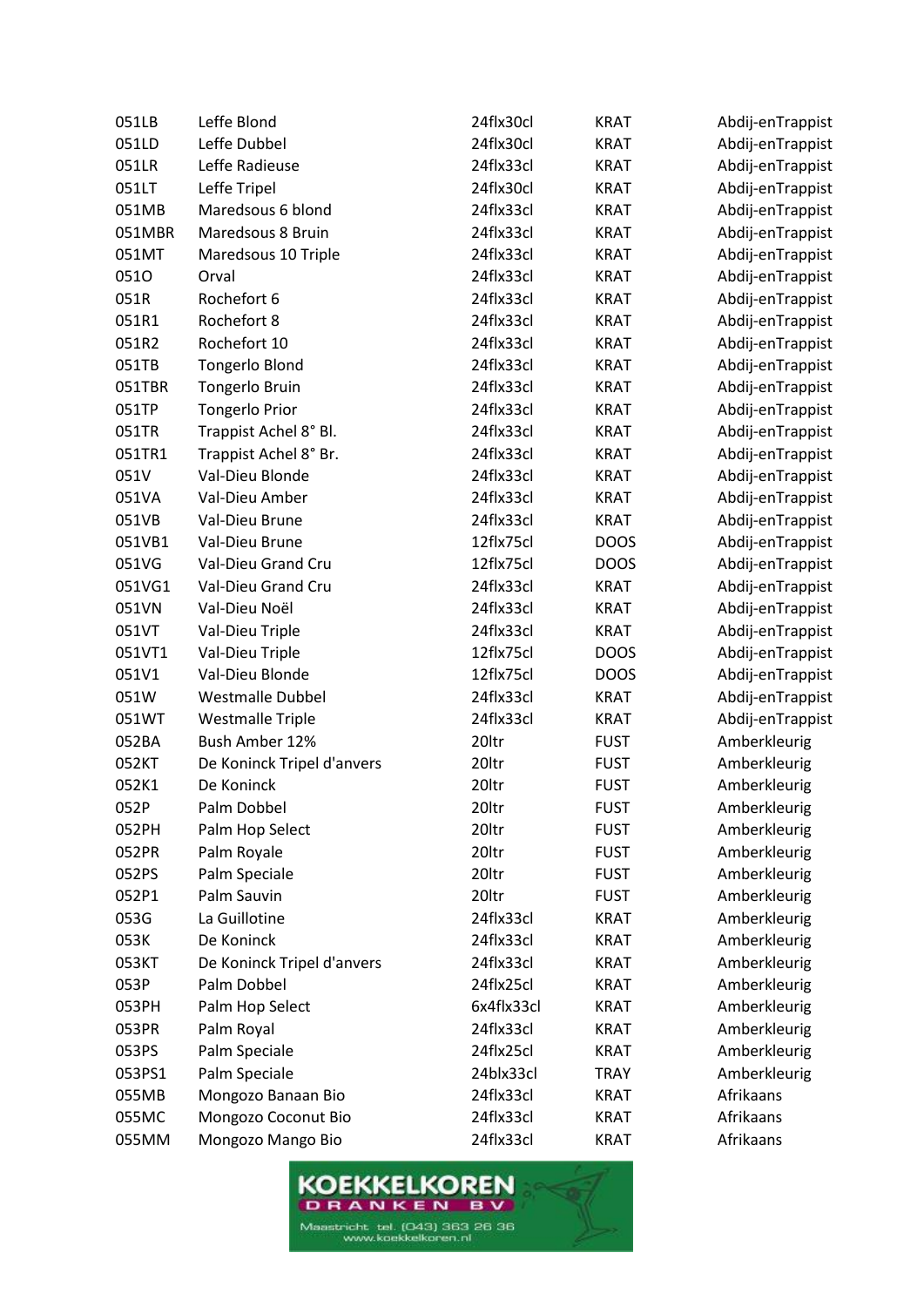| 055MP  | Mongozo Palmnut Bio              | 24flx33cl    | <b>KRAT</b> | Afrikaans   |
|--------|----------------------------------|--------------|-------------|-------------|
| 055MPI | Mongozo Pilsener glutenvrij Bio  | 24flx33cl    | <b>KRAT</b> | Afrikaans   |
| 056B   | Budweiser (ow)                   | 24flx33cl    | <b>DOOS</b> | Amerikaans  |
| 056FDE | Flying Dog Easy Ipa (ow)         | 4x6flx35,5cl | <b>DOOS</b> | Amerikaans  |
| 056FDG | Flying Dog Gonzo Imp.Porter (ow) | 30ltr        | <b>FUST</b> | Amerikaans  |
| 056PB  | Polar Beer (ow)                  | 24flx24cl    | <b>DOOS</b> | Amerikaans  |
| 056S   | Salitos Tequila/lime beer        | 24flx33cl    | <b>DOOS</b> | Amerikaans  |
| 056SI  | Salitos Imported                 | 24flx33cl    | <b>DOOS</b> | Amerikaans  |
| 056SM  | Salitos Mojito                   | 24flx33cl    | <b>DOOS</b> | Amerikaans  |
| 057F   | Foster's                         | 24flx33cl    | <b>DOOS</b> | Australisch |
| 058AB  | Affligem blond                   | 20ltr        | <b>FUST</b> | Belgisch    |
| 058ABR | Adriaen Brouwer                  | 20ltr        | <b>FUST</b> | Belgisch    |
| 058AD  | Affligem dubbel                  | 20ltr        | <b>FUST</b> | Belgisch    |
| 058AS  | <b>Stroatige Jannus</b>          | 20ltr        | <b>FUST</b> | Belgisch    |
| 058BJO | <b>Broeder Jacob Double Port</b> | 20ltr        | <b>FUST</b> | Belgisch    |
| 058BJT | <b>Broeder Jacob Tripel</b>      | 20ltr        | <b>FUST</b> | Belgisch    |
| 058BL  | <b>Brasserie LeFort</b>          | 20ltr        | <b>FUST</b> | Belgisch    |
| 058BLT | <b>Tripel LeFort</b>             | 20ltr        | <b>FUST</b> | Belgisch    |
| 058BP  | St. Bernardus Prior 8            | 20ltr        | <b>FUST</b> | Belgisch    |
| 058BT  | <b>Brugge Tripel</b>             | 20ltr        | <b>FUST</b> | Belgisch    |
| 058BW  | <b>Brigand Winterbier</b>        | 20ltr        | <b>FUST</b> | Belgisch    |
| 058BZB | Brugse Zot Blond                 | 20ltr        | <b>FUST</b> | Belgisch    |
| 058BZD | <b>Brugse Zot Dubbel</b>         | 20ltr        | <b>FUST</b> | Belgisch    |
| 058C   | La Chouffe                       | 20ltr        | <b>FUST</b> | Belgisch    |
| 058CAM | Camaraderie                      | 30ltr        | <b>FUST</b> | Belgisch    |
| 058CB  | La Chouffe Bok 6666              | 20ltr        | <b>FUST</b> | Belgisch    |
| 058CBL | <b>Curtius Blond</b>             | 20ltr        | <b>FUST</b> | Belgisch    |
| 058CH  | Chouffe Houblon IPA              | 20ltr        | <b>FUST</b> | Belgisch    |
| 058CHS | Chouffe Soleil                   | 20ltr        | <b>FUST</b> | Belgisch    |
| 058CM  | Mc.Chouffe                       | 20ltr        | <b>FUST</b> | Belgisch    |
| 058CN  | N'ice Chouffe                    | 20ltr        | <b>FUST</b> | Belgisch    |
| 058COB | Cornet Blond                     | 20ltr        | <b>FUST</b> | Belgisch    |
| 058CRA | Cristal Alken                    | 50ltr        | <b>FUST</b> | Belgisch    |
| 058CT  | Cuvee des Trolls                 | 20ltr        | <b>FUST</b> | Belgisch    |
| 058D   | Duchesse De Bourg.               | 15,5ltr      | <b>FUST</b> | Belgisch    |
| 058DB  | Ter Dolen Blond                  | 30ltr        | <b>FUST</b> | Belgisch    |
| 058DD  | Ter Dolen Donker                 | 30ltr        | <b>FUST</b> | Belgisch    |
| 058DE  | <b>Delirium Tremens</b>          | 20ltr        | <b>FUST</b> | Belgisch    |
| 058DG  | <b>Dulle Griet</b>               | 20ltr        | <b>FUST</b> | Belgisch    |
| 058DN  | Delirium Nocturnum               | 20ltr        | <b>FUST</b> | Belgisch    |
| 058DR  | <b>Ter Duinen Rousse</b>         | 30ltr        | <b>FUST</b> | Belgisch    |
| 058DT  | Ter Dolen Tripel-Armand          | 30ltr        | <b>FUST</b> | Belgisch    |
| 058EB  | <b>Ename Blond</b>               | 30ltr        | <b>FUST</b> | Belgisch    |
| 058ECR | <b>Ename Cuvee Rouge</b>         | 20ltr        | <b>FUST</b> | Belgisch    |
| 058ED  | <b>Ename Dubbel</b>              | 20ltr        | <b>FUST</b> | Belgisch    |
| 058EP  | <b>Ename Pater</b>               | 20ltr        | <b>FUST</b> | Belgisch    |
| 058ES  | <b>Estaminet Pils</b>            | 50ltr        | <b>FUST</b> | Belgisch    |

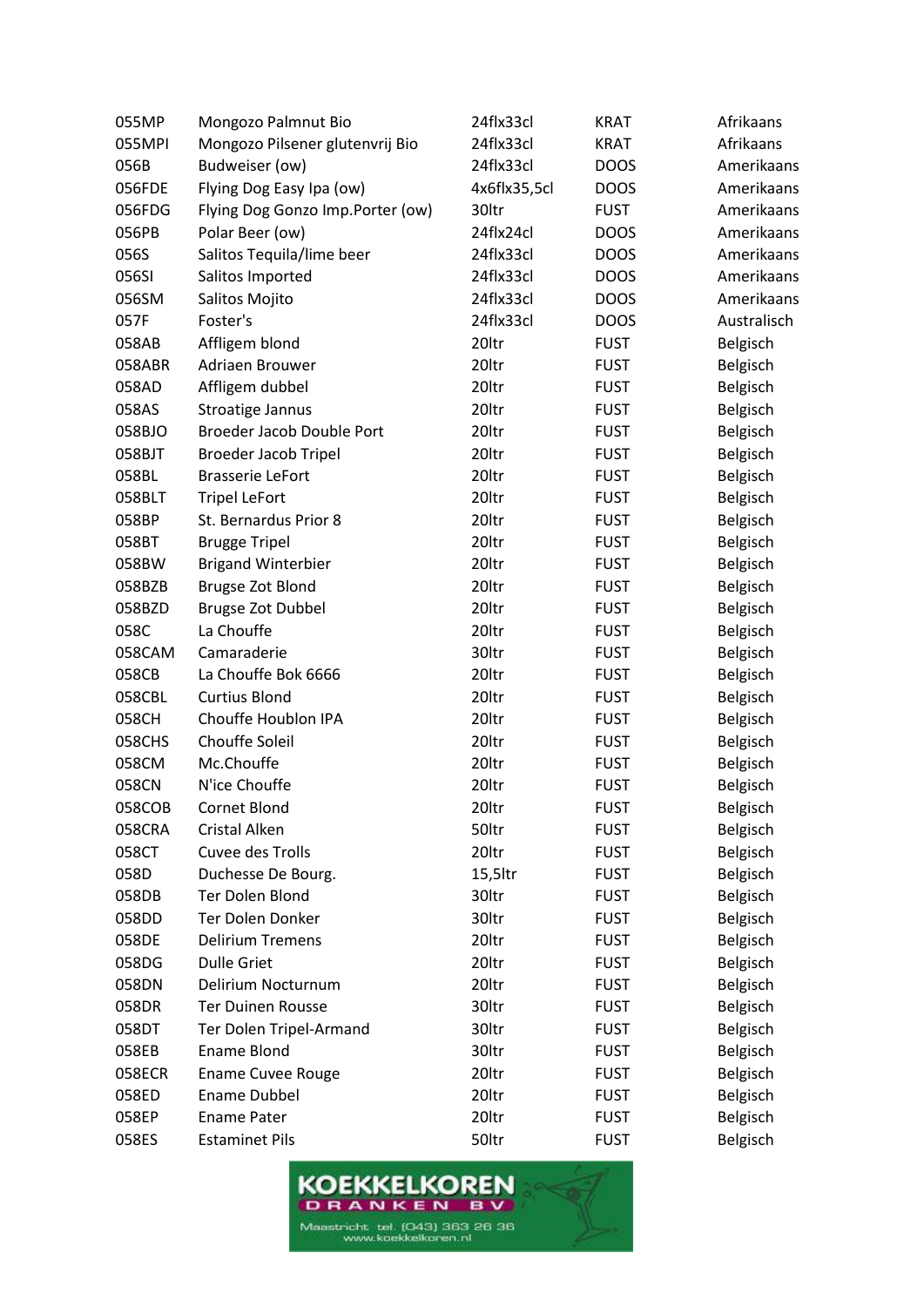| 058ES1  | <b>Estaminet Pils</b>         | 20ltr   | <b>FUST</b> | Belgisch |
|---------|-------------------------------|---------|-------------|----------|
| 058ET   | <b>Ename Tripel</b>           | 20ltr   | <b>FUST</b> | Belgisch |
| 058GA   | Gouden Carolus Ambrio         | 20ltr   | <b>FUST</b> | Belgisch |
| 058GH   | Gouden Carolus Hopsinjoor     | 20ltr   | <b>FUST</b> | Belgisch |
| 058GT   | Gouden Carolus Triple         | 20ltr   | <b>FUST</b> | Belgisch |
| 058J    | Jupiler                       | 20ltr   | <b>FUST</b> | Belgisch |
| 058JU   | Jupiler                       | 50ltr   | <b>FUST</b> | Belgisch |
| 058J1   | Jupiler Keg in crate P.D.     | 6ltr    | <b>FUST</b> | Belgisch |
| 058K    | Karmeliet Tripel              | 30ltr   | <b>FUST</b> | Belgisch |
| 058KA   | Kasteelbier Blond             | 20ltr   | <b>FUST</b> | Belgisch |
| 058KAR  | Kasteelbier Rouge             | 20ltr   | <b>FUST</b> | Belgisch |
| 058KAT  | Kasteelbier Tripel            | 20ltr   | <b>FUST</b> | Belgisch |
| 058KATR | Kasteelbier Trignac           | 20ltr   | <b>FUST</b> | Belgisch |
| 058KC   | Kasteelbier Cuvée du Chateau  | 20ltr   | <b>FUST</b> | Belgisch |
| 058KD   | Kasteelbier donker            | 20ltr   | <b>FUST</b> | Belgisch |
| 058KF   | Filou Blond (Kasteelbier)     | 20ltr   | <b>FUST</b> | Belgisch |
| 058KH   | Kasteelbier Hoppy             | 20ltr   | <b>FUST</b> | Belgisch |
| 058KTR  | <b>Tripel Kanunnik</b>        | 20ltr   | <b>FUST</b> | Belgisch |
| 058KW   | Kwaremont                     | 20ltr   | <b>FUST</b> | Belgisch |
| 058LB   | Leutebok                      | 20ltr   | <b>FUST</b> | Belgisch |
| 058LG   | Lindemans Gueuze              | 25ltr   | <b>FUST</b> | Belgisch |
| 058LI   | <b>Limburgs Pils</b>          | 30ltr   | <b>FUST</b> | Belgisch |
| 058LI1  | <b>Limburgs Pils</b>          | 50ltr   | <b>FUST</b> | Belgisch |
| 058M    | Malheur 10°                   | 20,5ltr | <b>STUK</b> | Belgisch |
| 058MA   | Maneblusser                   | 20ltr   | <b>FUST</b> | Belgisch |
| 058MAE  | <b>Maes Pils</b>              | 50ltr   | <b>FUST</b> | Belgisch |
| 058MAE1 | <b>Maes Pils</b>              | 30ltr   | <b>FUST</b> | Belgisch |
| 058P    | Pauwel Kwak                   | 30ltr   | <b>FUST</b> | Belgisch |
| 058PAR  | Petrus Aged Red               | 20ltr   | <b>FUST</b> | Belgisch |
| 058PJ   | Paljas IPA                    | 20ltr   | <b>FUST</b> | Belgisch |
| 058PW   | Petrus Winter 9               | 30ltr   | <b>FUST</b> | Belgisch |
| 058RG   | Rodenbach Grand Cru           | 20ltr   | <b>FUST</b> | Belgisch |
| 058RK   | Rodenbach Klassiek            | 20ltr   | <b>FUST</b> | Belgisch |
| 058RR   | Rodenbach Rosso               | 20ltr   | <b>FUST</b> | Belgisch |
| 058S    | Sezoens Blond                 | 30ltr   | <b>FUST</b> | Belgisch |
| 058SA   | Stella Artois                 | 50ltr   | <b>FUST</b> | Belgisch |
| 058SB   | Steenbrugge Blond             | 20ltr   | <b>FUST</b> | Belgisch |
| 058SBO  | Steenbrugge Abdij Bock        | 20ltr   | <b>FUST</b> | Belgisch |
| 058SD   | Steenbrugge Dubbel            | 20ltr   | <b>FUST</b> | Belgisch |
| 058SDU  | <b>Saison Dupont</b>          | 20ltr   | <b>FUST</b> | Belgisch |
| 058SE   | Seefbier                      | 20ltr   | <b>FUST</b> | Belgisch |
| 058SEB  | Seef's Bootjes Bier           | 20ltr   | <b>FUST</b> | Belgisch |
| 058SHQ  | Straffe Hendrik Quadruppel    | 20ltr   | <b>FUST</b> | Belgisch |
| 058SHT  | <b>Straffe Hendrik Tripel</b> | 20ltr   | <b>FUST</b> | Belgisch |
| 058SP   | Steenberge Premium Pilsener   | 20ltr   | <b>FUST</b> | Belgisch |
| 058SQ   | Sezoens Quattro               | 30ltr   | <b>FUST</b> | Belgisch |
| 058SR   | Sloeber Rossa                 | 20ltr   | <b>FUST</b> | Belgisch |

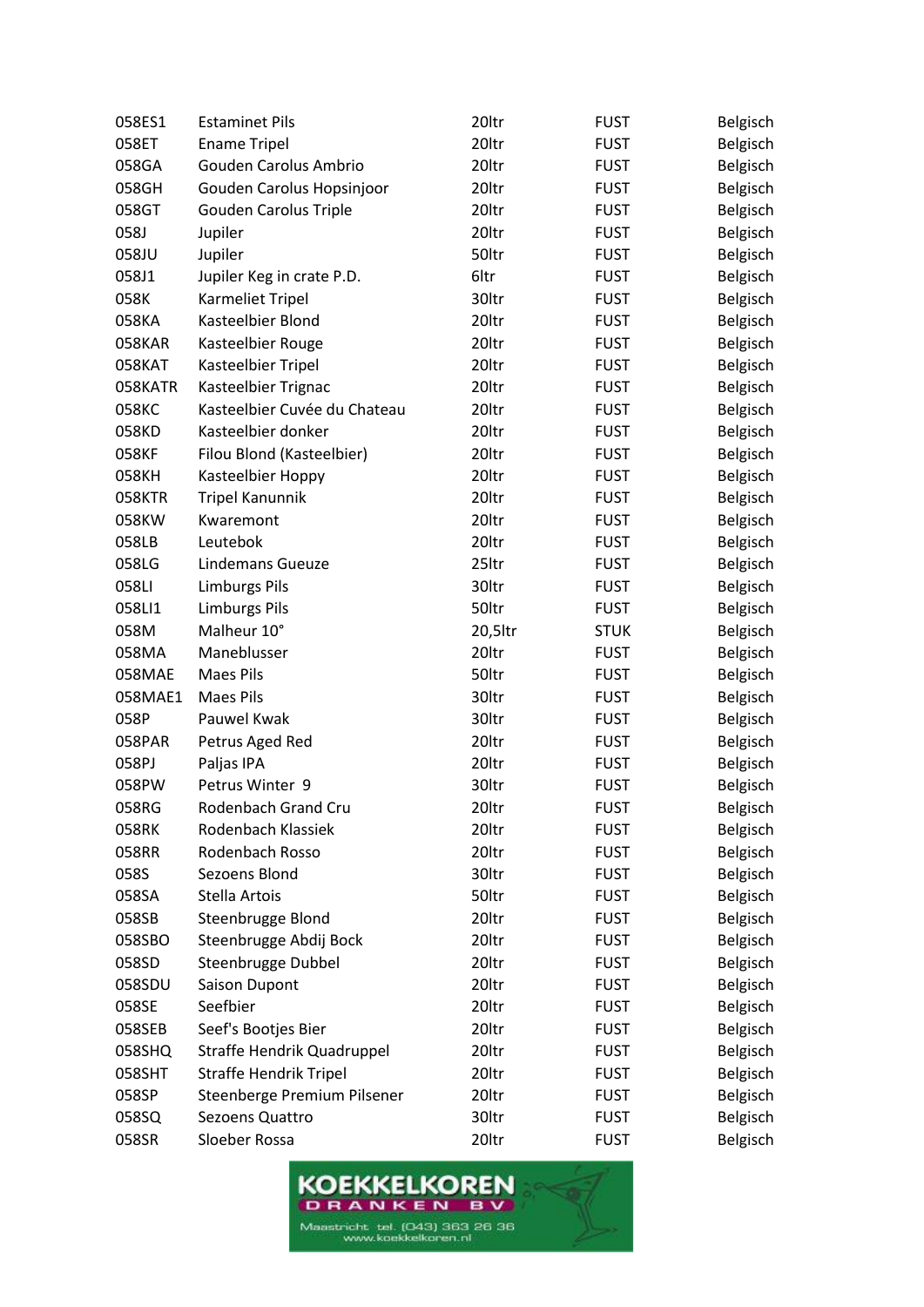| 058TMT  | Troub. Magma Triple Spiked Brett | 20ltr       | <b>FUST</b> | Belgisch |
|---------|----------------------------------|-------------|-------------|----------|
| 058TW   | <b>Troubadour Westkust</b>       | 30ltr       | <b>FUST</b> | Belgisch |
| 058US   | <b>Urthel Saisonniere</b>        | 20ltr       | <b>FUST</b> | Belgisch |
| 058US1  | <b>Urthel Samaranth</b>          | 20ltr       | <b>FUST</b> | Belgisch |
| 058WC   | Wilderen Cuvee Clarisse          | 20ltr       | <b>FUST</b> | Belgisch |
| 058WG   | Wilderen Goud                    | 20ltr       | <b>FUST</b> | Belgisch |
| 058WIT  | Witkap Tripel                    | 30ltr       | <b>FUST</b> | Belgisch |
| 058WK   | Winterkoninkske                  | 30ltr       | <b>FUST</b> | Belgisch |
| 058WR   | Wittekerke Rose                  | 20ltr       | <b>FUST</b> | Belgisch |
| 058WT   | <b>Wieze Tripel</b>              | 20ltr       | <b>FUST</b> | Belgisch |
| 058WW   | Wittekerke Wit                   | 30ltr       | <b>FUST</b> | Belgisch |
| 058ZZ   | Zeezuiper                        | 20ltr       | <b>FUST</b> | Belgisch |
| 059AB   | Augustijn Bruin                  | 24flx33cl   | KRAT        | Belgisch |
| 059AB1  | Affligem Blond                   | 24flx33cl   | KRAT        | Belgisch |
| 059AD   | Affligem Dubbel                  | 24flx33cl   | <b>KRAT</b> | Belgisch |
| 059ADG  | Adriaen Dark Gold                | 24flx33cl   | <b>KRAT</b> | Belgisch |
| 059AD1  | <b>Adelardus Dubbel</b>          | 24flx33cl   | <b>KRAT</b> | Belgisch |
| 059AG   | Augustijn Grand Cru              | 24flx33cl   | <b>KRAT</b> | Belgisch |
| 059AT   | Affligem Tripel                  | 24flx33cl   | <b>KRAT</b> | Belgisch |
| 059AV   | Averbode                         | 24flx33cl   | <b>KRAT</b> | Belgisch |
| 059B    | <b>Barbar</b>                    | 20flx33cl   | <b>KRAT</b> | Belgisch |
| 059BAF  | <b>Bacchus Framboos</b>          | 20flx37,5cl | KRAT        | Belgisch |
| 059BA1  | St. Bernardus Abt 12             | 24flx33cl   | KRAT        | Belgisch |
| 059BB   | <b>Bink Blond</b>                | 24flx33cl   | <b>KRAT</b> | Belgisch |
| 059BBR  | <b>Bink Bruin</b>                | 24flx33cl   | <b>KRAT</b> | Belgisch |
| 059BJB  | <b>Broeder Jacob Bruin</b>       | 24flx33cl   | <b>KRAT</b> | Belgisch |
| 059BJB1 | Broeder Jacob Beiaardbier        | 24flx33cl   | KRAT        | Belgisch |
| 059BJE  | Broeder Jacob Double Espr.       | 24flx33cl   | <b>KRAT</b> | Belgisch |
| 059BJF  | <b>Broeder Jacob Formidabel</b>  | 24flx33cl   | KRAT        | Belgisch |
| 059BJP  | Broeder Jacob Double Port        | 24flx33cl   | <b>KRAT</b> | Belgisch |
| 059BJT  | <b>Broeder Jacob Tripel</b>      | 24flx33cl   | <b>KRAT</b> | Belgisch |
| 059BL   | <b>Brasserie LeFort</b>          | 24flx33cl   | <b>KRAT</b> | Belgisch |
| 059BLT  | <b>Tripel LeFort</b>             | 24flx33cl   | <b>KRAT</b> | Belgisch |
| 059BO   | <b>Bosbier</b>                   | 24flx25cl   | <b>KRAT</b> | Belgisch |
| 059BOA  | Botteresse Ambrée (ow)           | 24flx33cl   | <b>DOOS</b> | Belgisch |
| 059BOB  | Botteresse Blonde (ow)           | 24flx33cl   | <b>DOOS</b> | Belgisch |
| 059BOB1 | Botteresse Blanche (ow)          | 24flx33cl   | <b>DOOS</b> | Belgisch |
| 059BOB2 | Botteresse Brune (ow)            | 24flx33cl   | <b>DOOS</b> | Belgisch |
| 059BOL  | La Liegeoise (ow)                | 24flx33cl   | <b>DOOS</b> | Belgisch |
| 059BOM  | <b>Botteresse Miel (ow)</b>      | 24flx33cl   | <b>DOOS</b> | Belgisch |
| 059BON  | <b>Botteresse Noire (ow)</b>     | 24flx33cl   | <b>DOOS</b> | Belgisch |
| 059BP   | St. Bernardus Pater 6            | 24flx33cl   | <b>KRAT</b> | Belgisch |
| 059BPI  | <b>Bel Pils</b>                  | 24flx33cl   | <b>KRAT</b> | Belgisch |
| 059BP1  | St. Bernardus Prior 8            | 24flx33cl   | <b>KRAT</b> | Belgisch |
| 059BRH  | <b>Bronckhorster Hoptimist</b>   | 24flx33cl   | <b>KRAT</b> | Belgisch |
| 059BRN  | Bronckhorster Nightporter        | 24flx33cl   | <b>KRAT</b> | Belgisch |
| 059BRS  | Bronckhorster Saison Nouvelle    | 24flx33cl   | <b>KRAT</b> | Belgisch |

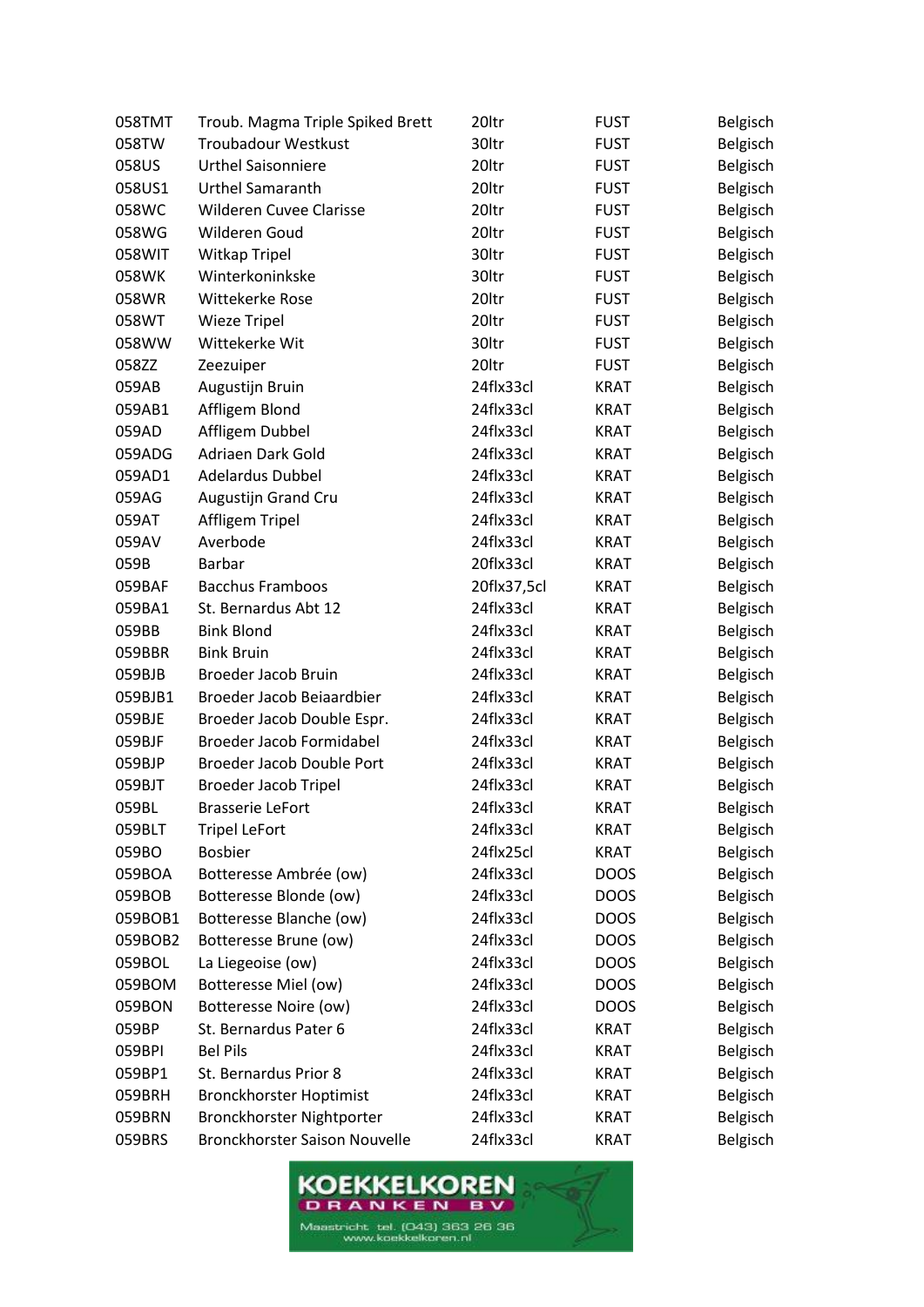| 059BRT  | Bronckhorster Angus Tripel    | 24flx33cl   | <b>KRAT</b> | Belgisch |
|---------|-------------------------------|-------------|-------------|----------|
| 059BT   | <b>Brugge Tripel</b>          | 24flx33cl   | <b>KRAT</b> | Belgisch |
| 059BT1  | St. Bernardus Tripel          | 24flx33cl   | <b>KRAT</b> | Belgisch |
| 059BZB  | Brugse Zot Blond              | 24flx33cl   | <b>KRAT</b> | Belgisch |
| 059BZD  | <b>Brugse Zot Dubbel</b>      | 24flx33cl   | <b>KRAT</b> | Belgisch |
| 059CA   | Caracole Ambree               | 24flx33cl   | <b>KRAT</b> | Belgisch |
| 059CB   | La Chouffe Bok 6666           | 24flx33cl   | <b>KRAT</b> | Belgisch |
| 059CBL  | Caulier 28 Blonde             | 24flx33cl   | <b>DOOS</b> | Belgisch |
| 059CBL1 | Curtius Blond (ow)            | 12flx37,5cl | <b>DOOS</b> | Belgisch |
| 059CBR  | Caulier 28 Brett              | 24flx33cl   | <b>DOOS</b> | Belgisch |
| 059CH   | La Chouffe                    | 12flx75cl   | <b>KRAT</b> | Belgisch |
| 059CHS  | La Chouffe Soleil             | 24flx33cl   | <b>KRAT</b> | Belgisch |
| 059CH1  | La Chouffe                    | 24flx33cl   | <b>KRAT</b> | Belgisch |
| 059CH3  | Chouffe Houblon IPA           | 24flx33cl   | <b>KRAT</b> | Belgisch |
| 059CM   | Mc Chouffe                    | 12flx75cl   | <b>KRAT</b> | Belgisch |
| 059CM1  | Mc Chouffe                    | 24flx33cl   | <b>KRAT</b> | Belgisch |
| 059COB  | Cornet Blond                  | 24flx33cl   | <b>KRAT</b> | Belgisch |
| 059CPA  | Caulier 28 Pale Ale           | 24flx33cl   | <b>DOOS</b> | Belgisch |
| 059CS   | Caracole Saxo                 | 24flx33cl   | <b>KRAT</b> | Belgisch |
| 059CT   | Caracole Troublette           | 24flx33cl   | <b>KRAT</b> | Belgisch |
| 059CTR  | Caulier 28 Tripel             | 24flx33cl   | <b>DOOS</b> | Belgisch |
| 059CT1  | Cuvee des Trolls              | 24flx25cl   | <b>KRAT</b> | Belgisch |
| 059DB   | Ter Dolen Blond               | 24flx33cl   | KRAT        | Belgisch |
| 059DD   | Ter Dolen Donker              | 24flx33cl   | <b>KRAT</b> | Belgisch |
| 059DE   | <b>Delirium Tremens</b>       | 24flx33cl   | <b>KRAT</b> | Belgisch |
| 059DG   | <b>Dulle Griet</b>            | 24flx33cl   | <b>KRAT</b> | Belgisch |
| 059DN   | Delirium Nocturnum            | 24flx33cl   | KRAT        | Belgisch |
| 059DR   | Delirium Red                  | 24flx33cl   | <b>KRAT</b> | Belgisch |
| 059DTT  | Dulle Teve Tripel             | 20flx33cl   | KRAT        | Belgisch |
| 059DU   | Duchesse De Bourgogne         | 24flx25cl   | <b>KRAT</b> | Belgisch |
| 059ES   | <b>Estaminet Pils</b>         | 24flx25cl   | <b>KRAT</b> | Belgisch |
| 059ET   | <b>Ename Tripel</b>           | 24flx33cl   | <b>KRAT</b> | Belgisch |
| 059GA   | Gouden Carolus Ambrio         | 24flx33cl   | <b>KRAT</b> | Belgisch |
| 059GBR  | la Gauloise Brune             | 24flx33cl   | <b>KRAT</b> | Belgisch |
| 059GC   | <b>Gouden Carolus Classic</b> | 24flx33cl   | KRAT        | Belgisch |
| 059GD   | <b>Gulden Draak</b>           | 24flx33cl   | <b>KRAT</b> | Belgisch |
| 059GDD  | Goedendag                     | 24flx33cl   | <b>KRAT</b> | Belgisch |
| 059GDQ  | Gulden Draak Quadruple        | 24flx33cl   | <b>KRAT</b> | Belgisch |
| 059GH   | Gouden Carolus Hopsinjoor     | 24flx33cl   | <b>KRAT</b> | Belgisch |
| 059GO   | <b>Gouden Carolus Triple</b>  | 24flx33cl   | <b>KRAT</b> | Belgisch |
| 059GOB  | Van der Ghinste Oud Bruin     | 24flx25cl   | <b>KRAT</b> | Belgisch |
| 059GR   | <b>Grottenbier Sante</b>      | 24flx33cl   | <b>KRAT</b> | Belgisch |
| 059GR1  | <b>Grottenbier Sante</b>      | 12flx75cl   | KRAT        | Belgisch |
| 059GS   | Gentse Strop                  | 24flx33cl   | <b>KRAT</b> | Belgisch |
| 059H    | Hommelbier                    | 24flx25cl   | <b>KRAT</b> | Belgisch |
| 059HO   | Hopus                         | 20flx33cl   | <b>KRAT</b> | Belgisch |
| 059HV   | Hop Verdomme                  | 24flx33cl   | <b>KRAT</b> | Belgisch |

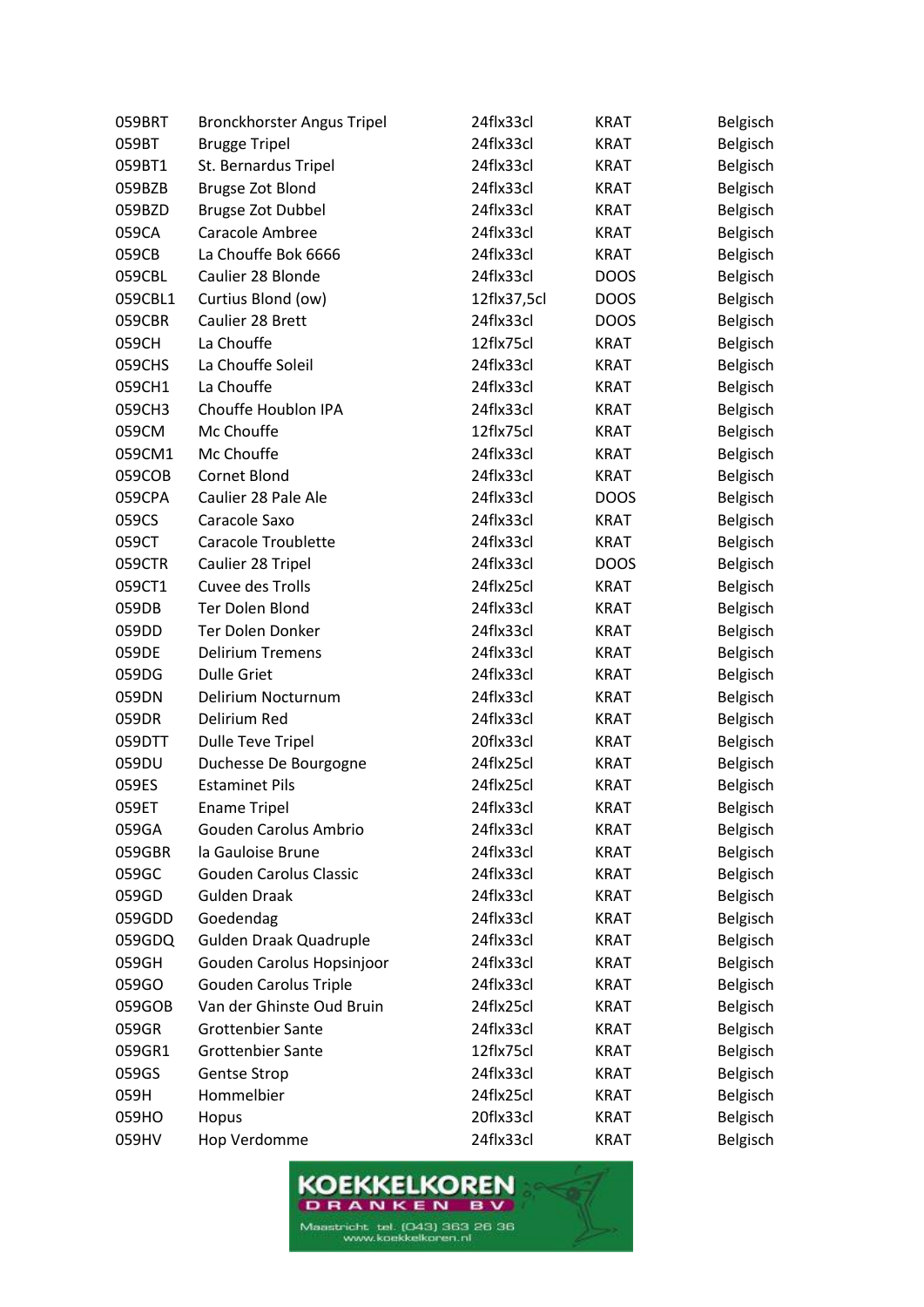| 059J   | Jupiler                      | 24flx25cl       | <b>KRAT</b> | Belgisch |
|--------|------------------------------|-----------------|-------------|----------|
| 059JB  | Jupiler Blue 3.3%            | 24flx25cl       | <b>KRAT</b> | Belgisch |
| 059K   | Karmeliet Tripel             | 24flx33cl       | <b>KRAT</b> | Belgisch |
| 059KA  | Kasteelbier donker           | 24flx33cl       | <b>KRAT</b> | Belgisch |
| 059KB  | Kasteelbier Blond            | 24flx33cl       | <b>KRAT</b> | Belgisch |
| 059KC  | Kasteelbier Cuvée du Chateau | 12flx75cl       | KRAT        | Belgisch |
| 059KC1 | Kasteelbier Cuvée du Chateau | 24flx33cl       | <b>KRAT</b> | Belgisch |
| 059KF  | Filou Blond (Kasteelbier)    | 24flx33cl       | <b>KRAT</b> | Belgisch |
| 059KH  | Kasteelbier Hoppy            | 24flx33cl       | <b>KRAT</b> | Belgisch |
| 059KR  | Kasteelbier rouge            | 24flx33cl       | <b>KRAT</b> | Belgisch |
| 059KR1 | Kasteelbier rouge            | 12flx75cl       | <b>KRAT</b> | Belgisch |
| 059KT  | Kasteelbier triple           | 24flx33cl       | <b>KRAT</b> | Belgisch |
| 059KTR | <b>Tripel Kanunnik</b>       | 24flx33cl       | <b>KRAT</b> | Belgisch |
| 059KT1 | Kasteel Trignac (ow)         | 12flx75cl       | KRAT        | Belgisch |
| 059KT2 | Kasteelbier triple           | 12flx75cl       | <b>KRAT</b> | Belgisch |
| 059KW  | Kwaremont                    | 24flx33cl       | <b>KRAT</b> | Belgisch |
| 059KW1 | <b>Kwaremont Geschenk</b>    | 4x4flx33cl+glas | <b>DOOS</b> | Belgisch |
| 059LA  | <b>Lindemans Apple</b>       | 24flx25cl       | <b>KRAT</b> | Belgisch |
| 059LC  | <b>Lindemans Cassis</b>      | 24flx25cl       | <b>KRAT</b> | Belgisch |
| 059LCR | Lindemans Cuvee Rene         | 12flx38cl       | <b>KRAT</b> | Belgisch |
| 059LF  | Lindemans Framboos           | 24flx25cl       | <b>KRAT</b> | Belgisch |
| 059LFA | Lindemans Faro               | 24flx25cl       | KRAT        | Belgisch |
| 059LG  | <b>Lindemans Gueuze</b>      | 24flx25cl       | <b>KRAT</b> | Belgisch |
| 059LP  | <b>Lindemans Perzik</b>      | 12flx38cl       | <b>KRAT</b> | Belgisch |
| 059LP1 | Lindemans Perzik             | 24flx25cl       | <b>KRAT</b> | Belgisch |
| 059LSB | Lindemans Spontan Basil (ow) | 12flx75cl       | <b>DOOS</b> | Belgisch |
| 059M   | Malheur Blond 10             | 24flx33cl       | <b>KRAT</b> | Belgisch |
| 059MB  | Maneblusser                  | 24flx33cl       | <b>KRAT</b> | Belgisch |
| 059MO  | Moeder Overste               | 24flx33cl       | <b>KRAT</b> | Belgisch |
| 059MP  | <b>Maes Pils</b>             | 24flx25cl       | <b>KRAT</b> | Belgisch |
| 059M1  | Malheur 8 (doos)             | 24flx33cl       | <b>KRAT</b> | Belgisch |
| 059M2  | Malheur Bruin 12             | 24flx33cl       | <b>KRAT</b> | Belgisch |
| 059OS  | Oesterstout                  | 24flx33cl       | <b>KRAT</b> | Belgisch |
| 059P   | Pauwel Kwak                  | 24flx33cl       | <b>KRAT</b> | Belgisch |
| 059PAP | Petrus Aged Pale             | 24flx33cl       | KRAT        | Belgisch |
| 059PAR | Petrus Aged Red              | 24flx33cl       | <b>KRAT</b> | Belgisch |
| 059PB  | Petrus Oud Bruin             | 24flx33cl       | <b>KRAT</b> | Belgisch |
| 059PDB | Petrus Dubbel Bruin          | 24flx33cl       | KRAT        | Belgisch |
| 059PI  | <b>Pied Boeuf Foncee</b>     | 12flx75cl       | <b>KRAT</b> | Belgisch |
| 059PIR | Piraat                       | 24flx33cl       | <b>KRAT</b> | Belgisch |
| 059R   | Rodenbach Klassiek           | 24flx25cl       | <b>KRAT</b> | Belgisch |
| 059RG  | Rodenbach Grand Cru          | 24flx33cl       | <b>KRAT</b> | Belgisch |
| 059RR  | Rodenbach Rosso              | 24flx25cl       | <b>KRAT</b> | Belgisch |
| 059S   | Sloeber                      | 24flx33cl       | <b>KRAT</b> | Belgisch |
| 059SB  | Steenbrugge Blond            | 24flx33cl       | <b>KRAT</b> | Belgisch |
| 059SBR | Steenbrugge Dubbel Br        | 24flx33cl       | <b>KRAT</b> | Belgisch |
| 059SE  | Seef Bier                    | 24flx33cl       | <b>KRAT</b> | Belgisch |

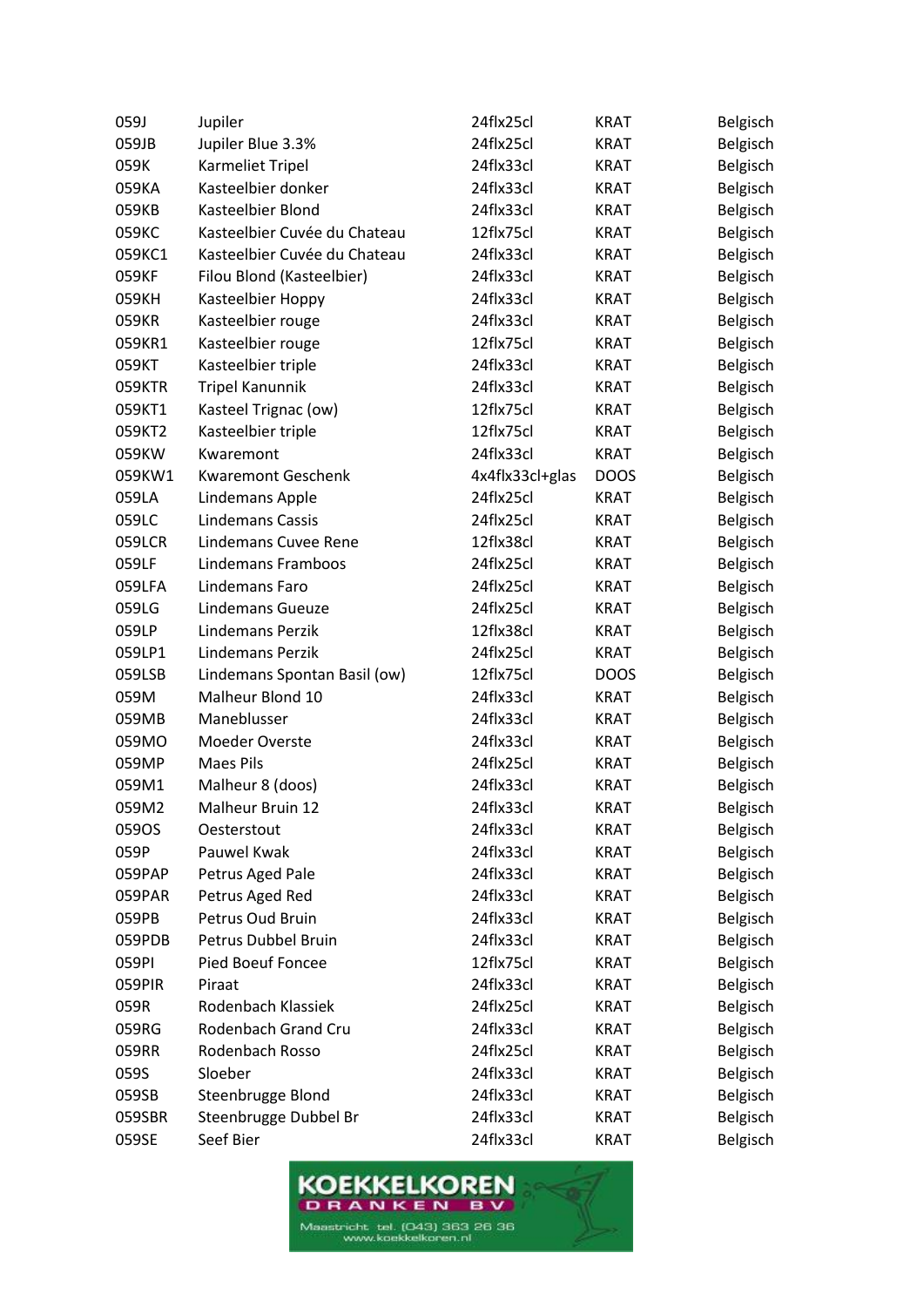| 059SEB | Seef's Bootjes Bier            | 24flx33cl  | <b>KRAT</b> | Belgisch              |
|--------|--------------------------------|------------|-------------|-----------------------|
| 059TE  | <b>Tempelier Amber</b>         | 24flx33cl  | <b>KRAT</b> | Belgisch              |
| 059TH  | <b>Triporteur From Heaven</b>  | 4x6flx33cl | <b>KRAT</b> | Belgisch              |
| 059TH1 | <b>Triporteur From Hell</b>    | 4x6flx33cl | <b>KRAT</b> | Belgisch              |
| 059WC  | Wilderen Cuvee Clarisse (ow)   | 24flx33cl  | <b>KRAT</b> | Belgisch              |
| 059WI  | Witkap Stimulo                 | 24flx33cl  | <b>KRAT</b> | Belgisch              |
| 059WIS | Witkap Speciale                | 24flx33cl  | <b>KRAT</b> | Belgisch              |
| 059WIT | <b>Witkap Tripel</b>           | 24flx33cl  | <b>KRAT</b> | Belgisch              |
| 059WR  | Wittekerke Rose                | 24flx25cl  | <b>KRAT</b> | Belgisch              |
| 059WT  | <b>Wieze Tripel</b>            | 24flx33cl  | <b>KRAT</b> | Belgisch              |
| 059WT1 | <b>Wieze Tripel</b>            | 6flx75cl   | <b>DOOS</b> | Belgisch              |
| 059ZZ  | Zeezuiper                      | 24flx33cl  | <b>KRAT</b> | Belgisch              |
| 060J   | Jupiler                        | 24blx33cl  | <b>TRAY</b> | Belgisch blik         |
| 061B   | <b>Brigand</b>                 | 24flx33cl  | <b>KRAT</b> | <b>Blond hooggist</b> |
| 061D   | Deugniet                       | 24flx33cl  | <b>KRAT</b> | <b>Blond hooggist</b> |
| 061DU  | Duvel Moortgat                 | 24flx33cl  | <b>KRAT</b> | <b>Blond hooggist</b> |
| 061DUG | Duvel Groen gefilterd          | 24flx25cl  | <b>KRAT</b> | <b>Blond hooggist</b> |
| 061DUT | Duvel Tripel Hop (seizoen)     | 24flx33cl  | <b>KRAT</b> | <b>Blond hooggist</b> |
| 061DUV | <b>Vedett Extra Blond</b>      | 24flx33cl  | <b>KRAT</b> | <b>Blond hooggist</b> |
| 061DU1 | Duvel Moortgat (ow)            | 12flx75cl  | <b>DOOS</b> | <b>Blond hooggist</b> |
| 061DU2 | Duvel Mini (ow)                | 6x4flx18cl | <b>DOOS</b> | <b>Blond hooggist</b> |
| 061HG  | Hoegaarden Gr.Cru              | 24flx33cl  | <b>KRAT</b> | <b>Blond hooggist</b> |
| 061L   | Lucifer                        | 24flx33cl  | <b>KRAT</b> | <b>Blond hooggist</b> |
| 061VI  | Vedett IPA                     | 20ltr      | <b>FUST</b> | <b>Blond Hooggist</b> |
| 061VI1 | Vedett IPA                     | 24flx33cl  | <b>KRAT</b> | <b>Blond hooggist</b> |
| 061WJ  | Wild Jo Blond                  | 24flx33cl  | <b>KRAT</b> | <b>Blond hooggist</b> |
| 063GG  | <b>Gordon Finest Gold</b>      | 24flx33cl  | <b>KRAT</b> | <b>Brits</b>          |
| 063GS  | Gordon Scotch Ale              | 24flx33cl  | <b>KRAT</b> | <b>Brits</b>          |
| 063MI  | John Martin IPA                | 24flx33cl  | <b>KRAT</b> | <b>Brits</b>          |
| 065S   | Singha Beer                    | 24flx33cl  | <b>DOOS</b> | Chinees               |
| 065T   | <b>Tsing Tao</b>               | 24flx33cl  | <b>DOOS</b> | Chinees               |
| 066B   | <b>Bintang Pilsener</b>        | 24flx33cl  | <b>DOOS</b> | Indonesisch           |
| 067C   | Carlsberg (o.w.)               | 24flx25cl  | <b>TRAY</b> | Deens                 |
| 067C1  | Carlsberg Sleeve (o.w.)        | 24flx33cl  | <b>DOOS</b> | Deens                 |
| 068A   | Aventinus                      | 20ltr      | <b>FUST</b> | <b>Duits</b>          |
| 068B1  | <b>Bitburger Premium Pils</b>  | 30ltr      | <b>FUST</b> | <b>Duits</b>          |
| 068B2  | <b>Bitburger Premium Pils</b>  | 50ltr      | <b>FUST</b> | <b>Duits</b>          |
| 068DA  | Diebels Alt                    | 30ltr      | <b>FUST</b> | <b>Duits</b>          |
| 068E   | <b>Erdinger Hefe</b>           | 30ltr      | <b>FUST</b> | <b>Duits</b>          |
| 068ED  | Erdinger Hefe Dunkel           | 30ltr      | <b>FUST</b> | <b>Duits</b>          |
| 068FFB | Flensburger Fruhlingsbock (ow) | 20ltr      | <b>FUST</b> | <b>Duits</b>          |
| 068L   | Licher Weizen                  | 30ltr      | <b>FUST</b> | <b>Duits</b>          |
| 068PH  | Paulaner Hefe                  | 30ltr      | <b>FUST</b> | <b>Duits</b>          |
| 068PS  | Paulaner Salvator              | 30ltr      | <b>FUST</b> | <b>Duits</b>          |
| 068W   | <b>Warsteiner Pilsener</b>     | 30ltr      | <b>FUST</b> | <b>Duits</b>          |
| 068W1  | Warsteiner Pilsener            | 50ltr      | <b>FUST</b> | <b>Duits</b>          |
| 068W2  | Warsteiner Pilsener            | 20ltr      | <b>FUST</b> | <b>Duits</b>          |

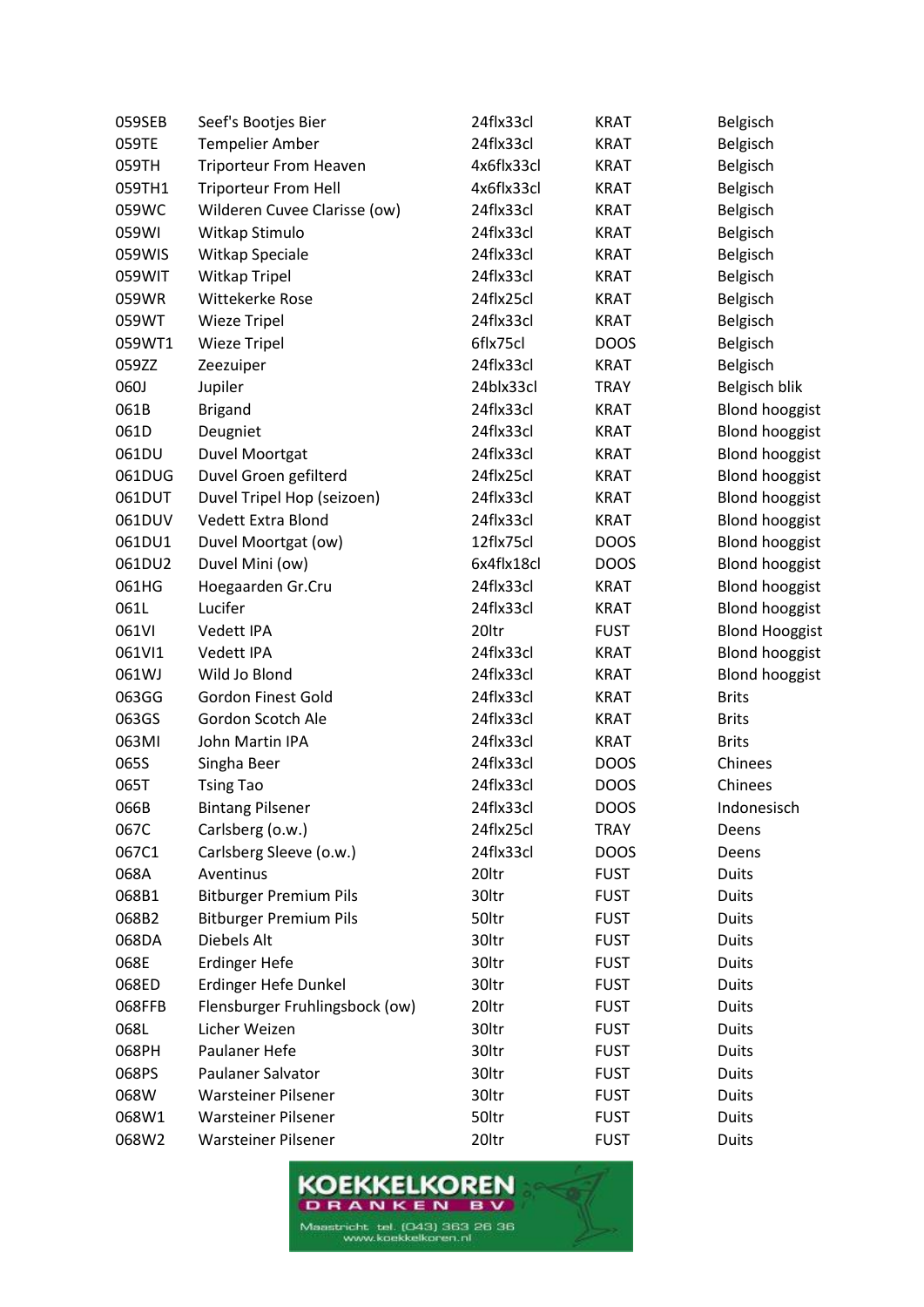| 069B    | <b>Beck's Pilsener</b>       | 24flx33cl   | <b>KRAT</b> | <b>Duits</b>               |
|---------|------------------------------|-------------|-------------|----------------------------|
| 069BP   | <b>Bitburger Prem.Pils</b>   | 24flx33cl   | <b>KRAT</b> | <b>Duits</b>               |
| 069BP1  | <b>Bitburger Prem.Pils</b>   | 20flx50cl   | <b>KRAT</b> | <b>Duits</b>               |
| 069BR   | <b>Bitburger Radler 2.5%</b> | 24flx33cl   | <b>KRAT</b> | <b>Duits</b>               |
| 069D    | Dab Pilsener (ow)            | 24flx33cl   | <b>DOOS</b> | <b>Duits</b>               |
| 069E    | <b>Erdinger Hefe</b>         | 24flx33cl   | <b>KRAT</b> | Duits                      |
| 069ED   | Erdinger Hefe Dunkel         | 20flx50cl   | <b>KRAT</b> | <b>Duits</b>               |
| 069EH   | <b>Erdinger Hefe</b>         | 20flx50cl   | <b>KRAT</b> | <b>Duits</b>               |
| 069K    | Krombacher Premium Pils      | 24flx33cl   | <b>KRAT</b> | <b>Duits</b>               |
| 069L    | Licher Weizen bier           | 20flx50cl   | <b>KRAT</b> | <b>Duits</b>               |
| 069PH   | Paulaner Hefe                | 24flx33cl   | <b>KRAT</b> | Duits                      |
| 069PH1  | Paulaner Hefe                | 20flx50cl   | <b>KRAT</b> | Duits                      |
| 069WR   | Warsteiner Radler            | 24flx33cl   | <b>KRAT</b> | <b>Duits</b>               |
| 071D    | Desperados                   | 24flx33cl   | <b>DOOS</b> | Frans                      |
| 071H    | de 7 de hemel visioen        | 24flx33cl   | <b>DOOS</b> | Nederlandse speciaalbieren |
| 072GK   | Premium Glühkriek            | 20ltr       | <b>FUST</b> | Gueuze en vruchten         |
| 072JK   | Jacobins Kriek Max           | 20ltr       | <b>FUST</b> | Gueuze en vruchten         |
| 072JR   | Jacobins Rose Max            | 20ltr       | <b>FUST</b> | Gueuze en vruchten         |
| 072LCB  | Liefmans Kriek-Brut          | 20ltr       | <b>FUST</b> | Gueuze en vruchten         |
| 072LF   | Liefmans Fruitesse           | 20ltr       | <b>FUST</b> | Gueuze en vruchten         |
| 072LK   | St. Louis Premium Kriek      | 20ltr       | <b>FUST</b> | Gueuze en vruchten         |
| 072MK   | Mort Subite Xtreme Kriek     | 20ltr       | <b>FUST</b> | Gueuze en vruchten         |
| 072NA   | Newton Appelbier longneck    | 24flx33cl   | <b>KRAT</b> | Gueuze en vruchten         |
| 073BAK  | <b>Bacchus Kriek</b>         | 20flx37,5cl | <b>KRAT</b> | Gueuze en vruchten         |
| 073BF   | <b>Boscoli Fruit Bier</b>    | 24flx33cl   | <b>KRAT</b> | Gueuze en vruchten         |
| 073BG   | <b>Belle Vue Gueuze</b>      | 24flx25cl   | <b>KRAT</b> | Gueuze en vruchten         |
| 073BK   | <b>Belle Vue Kriek</b>       | 24flx30cl   | <b>KRAT</b> | Gueuze en vruchten         |
| 073BOF  | <b>Boon Framboise</b>        | 12flx37,5cl | <b>KRAT</b> | Gueuze en vruchten         |
| 073BOG  | Boon Oude Gueuze             | 12flx37,5cl | <b>KRAT</b> | Gueuze en vruchten         |
| 073BOG1 | Boon Oude Gueuze             | 24flx25cl   | <b>KRAT</b> | Gueuze en vruchten         |
| 073BOK  | <b>Boon Kriek</b>            | 12flx37,5cl | <b>KRAT</b> | Gueuze en vruchten         |
| 073BOK1 | <b>Boon Kriek</b>            | 24flx25cl   | <b>KRAT</b> | Gueuze en vruchten         |
| 073DK   | Ter Dolen Kriek              | 24flx33cl   | <b>KRAT</b> | Gueuze en vruchten         |
| 073GK   | Premium Glühkriek            | 24flx25cl   | <b>KRAT</b> | Gueuze en vruchten         |
| 073JG   | Jacob.Gueuze                 | 24flx25cl   | <b>KRAT</b> | Gueuze en vruchten         |
| 073JK   | Jacob.Kriek Max              | 24flx25cl   | <b>KRAT</b> | Gueuze en vruchten         |
| 073JR   | Jacob.Rosé Max               | 24flx25cl   | <b>KRAT</b> | Gueuze en vruchten         |
| 073L    | Liefmans Kriek-Brut          | 24flx33cl   | <b>KRAT</b> | Gueuze en vruchten         |
| 073LF   | St. Louis Premium Framboise  | 24flx25cl   | <b>KRAT</b> | Gueuze en vruchten         |
| 073LG   | St. Louis Gueuze             | 24flx25cl   | <b>KRAT</b> | Gueuze en vruchten         |
| 073LK   | St. Louis Premium Kriek      | 24flx25cl   | <b>KRAT</b> | Gueuze en vruchten         |
| 073L1   | Liefmans Fruitesse           | 24flx25cl   | <b>KRAT</b> | Gueuze en vruchten         |
| 073L2   | Liefmans Goudenband          | 24flx33cl   | <b>KRAT</b> | Gueuze en vruchten         |
| 073M    | Mort Subite Gueuze           | 24flx25cl   | <b>KRAT</b> | Gueuze en vruchten         |
| 073MEK  | Mort Subite Xtreme Kriek     | 24flx25cl   | <b>KRAT</b> | Gueuze en vruchten         |
| 073MK   | Mort Subite Kriek            | 24flx25cl   | <b>KRAT</b> | Gueuze en vruchten         |
| 0730    | Omer trad. blond             | 24flx33cl   | <b>KRAT</b> | Gueuze en vruchten         |
|         |                              |             |             |                            |

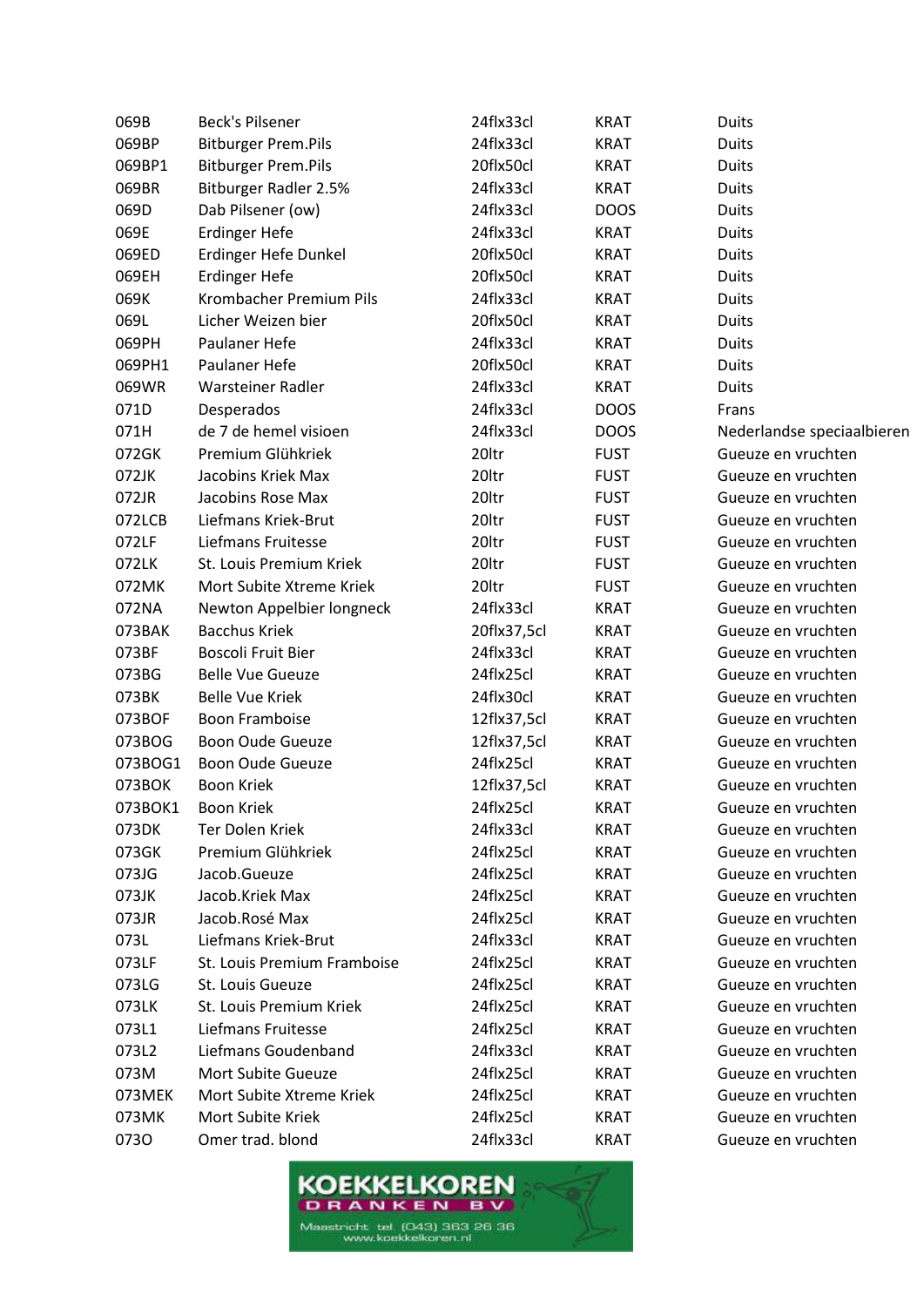| 07301         | Omer trad. blond            | 12flx75cl | <b>DOOS</b> | Gueuze en vruchten |
|---------------|-----------------------------|-----------|-------------|--------------------|
| 073VK         | Verhaeghe Echte Kriek       | 24flx25cl | <b>KRAT</b> | Gueuze en vruchten |
| 073WK         | Wilderen Kriek              | 24flx33cl | <b>KRAT</b> | Gueuze en vruchten |
| 074G          | Gordon Scotch (donker)      | 15ltr     | <b>FUST</b> | lers               |
| 074GF         | <b>Gordon Finest Gold</b>   | 30ltr     | <b>FUST</b> | lers               |
| 074GU         | Guinness                    | 30ltr     | <b>FUST</b> | lers               |
| 074GX         | Gordon X-mas                | 15ltr     | <b>FUST</b> | lers               |
| 074K          | Kilkenny                    | 30ltr     | <b>FUST</b> | lers               |
| 074W          | Watney's Scotch             | 30ltr     | <b>FUST</b> | lers               |
| 075G          | <b>Guinness CDG</b>         | 24blx33cl | <b>TRAY</b> | lers               |
| 075GE         | Guinness Origin 5%          | 24flx33cl | <b>DOOS</b> | lers               |
| 075GES        | Guinness 8% extra strong    | 24flx33cl | <b>DOOS</b> | lers               |
| 075GL         | Guinness GDIB fles (ow)     | 24flx33cl | <b>TRAY</b> | lers               |
| 075GS         | <b>Guinness Surger</b>      | 24blx33cl | <b>TRAY</b> | lers               |
| 075G1         | <b>Guinness CDG</b>         | 24blx50cl | <b>TRAY</b> | lers               |
| 075K          | Kilkenny                    | 24blx33cl | <b>KRAT</b> | lers               |
| 076BDP        | Brewdog Dead Pony Pale Ale  | 24flx33cl | <b>DOOS</b> | Engels             |
| 076B5         | Brewdog 5 AM Saint          | 12flx33cl | <b>DOOS</b> | Engels             |
| 076H          | Hobgoblin One Way           | 12flx50cl | <b>DOOS</b> | Engels             |
| 076HI         | Brewdog Hardcore IPA (ow)   | 24flx33cl | <b>DOOS</b> | Engels             |
| 076OS         | Old Speckled Hen (ow)       | 12flx50cl | <b>DOOS</b> | Engels             |
| 076PI         | Brewdog Punk IPA (ow)       | 12flx33cl | <b>DOOS</b> | Engels             |
| 076PI1        | Brewdog Punk IPA (ow)       | 20ltr     | <b>FUST</b> | Engels             |
| 077C          | Corona Beer                 | 24flx33cl | <b>DOOS</b> | Mexicaans          |
| 077S          | Sol                         | 24flx33cl | <b>KRAT</b> | Mexicaans          |
| 080AW         | Ayinger Brauweisse          | 30ltr     | <b>FUST</b> | Wit                |
| 080BF         | <b>Blanche Des Flandres</b> | 20ltr     | <b>FUST</b> | Wit                |
| 080BW         | <b>Brand Weizen</b>         | 20ltr     | <b>FUST</b> | Wit                |
| 080C          | Celis White                 | 20ltr     | <b>FUST</b> | Wit                |
| 080H          | Hoegaarden Witbier          | 20ltr     | <b>FUST</b> | Wit                |
| <b>WLH080</b> | Hertog Jan Weizener         | 20ltr     | <b>FUST</b> | Wit                |
| 080H1         | Hoegaarden Witbier P.D.     | 6ltr      | <b>FUST</b> | Wit                |
| 080JAW        | Jopen Adriaan Wit           | 20ltr     | <b>FUST</b> | Wit                |
| 080ST         | Steenbrugge Witbier         | 20ltr     | <b>FUST</b> | Wit                |
| 080SW         | Schneider Weisse orig.      | 20ltr     | <b>FUST</b> | Wit                |
| 080TRW        | Witte Trappist (La Trappe)  | 20ltr     | <b>FUST</b> | Wit                |
| 080TRW1       | Witte Trappist (La Trappe)  | 30ltr     | <b>FUST</b> | Wit                |
| 080VW         | Vedett Extra White          | 20ltr     | <b>FUST</b> | Wit                |
| 080WH         | Weihensteph. Hefe Weizen    | 30ltr     | <b>FUST</b> | Wit                |
| 081AB         | Ayinger Brauweisse          | 20flx50cl | <b>KRAT</b> | Wit                |
| 081BF         | <b>Blanche Des Flandres</b> | 24flx33cl | <b>KRAT</b> | Wit                |
| 081BW         | <b>Brand Weizen</b>         | 24flx30cl | <b>KRAT</b> | Wit                |
| 081C          | Celis White                 | 24flx25cl | <b>KRAT</b> | Wit                |
| 081FH         | Franziskaner Hefe Weis      | 20flx50cl | <b>KRAT</b> | Wit                |
| 081H          | Hoegaarden Wit              | 24flx30cl | <b>KRAT</b> | Wit                |
| 081HR         | Hoegaarden Rosé             | 24flx30cl | <b>KRAT</b> | Wit                |
| 081SBW        | Steenbrugge Wit             | 24flx25cl | <b>KRAT</b> | Wit                |
|               |                             |           |             |                    |